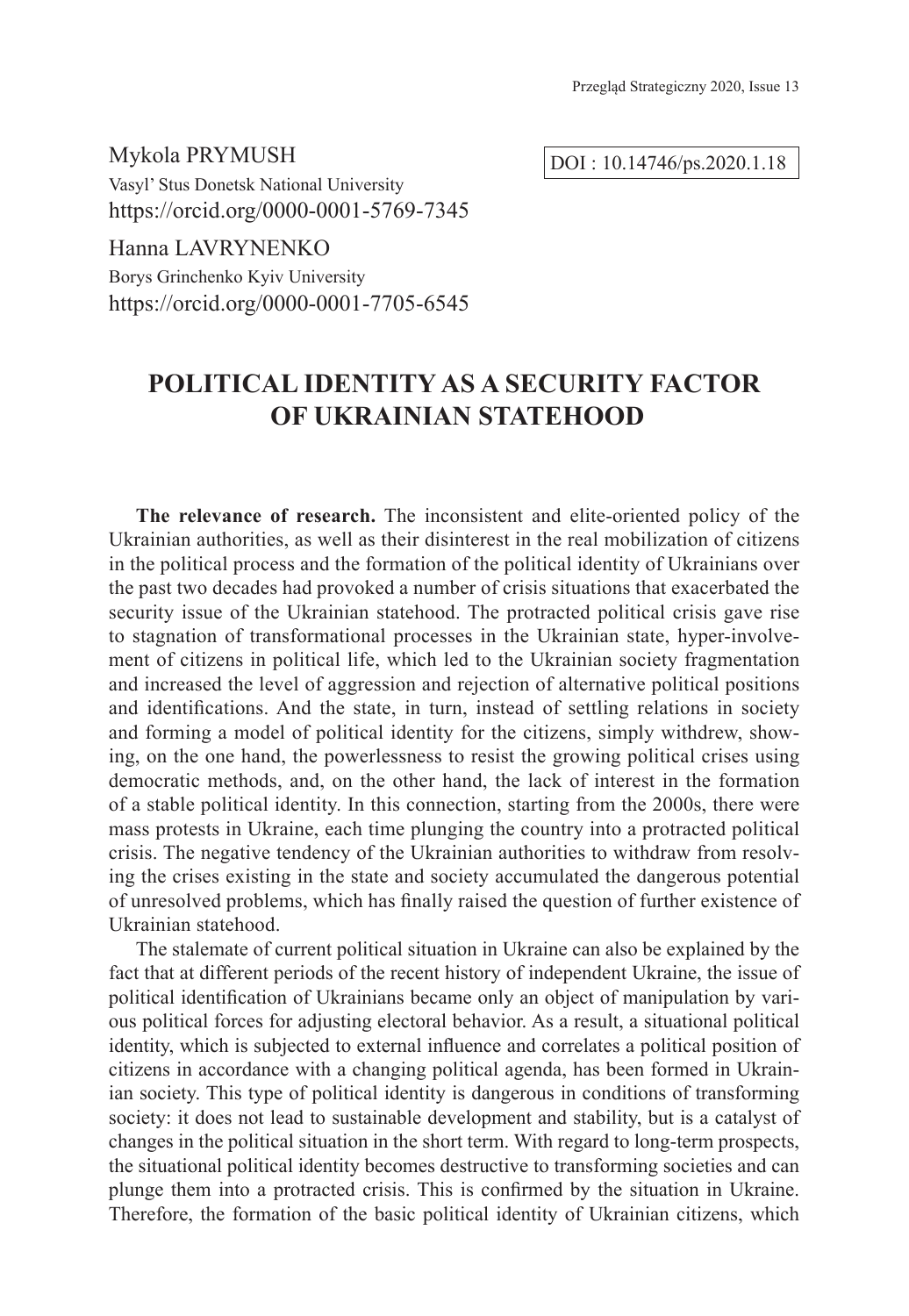can resolve the growing crisis and become a security factor of Ukrainian statehood, is becoming more relevant than ever.

The stalemate of current political situation in Ukraine can also be explained by the fact that at different periods of the recent history of independent Ukraine, the issue of political identification of Ukrainians became only an object of manipulation by various political forces for adjusting electoral behavior. As a result, situational political identity, which is subjected to external influence and correlates a political position of citizens in accordance with a changing political agenda, has been formed in Ukrainian society. This type of political identity is dangerous in conditions of transforming society: it does not lead to sustainable development and stability, but is a catalyst of changes in the political situation in the short term. With regard to long-term prospects, the situational political identity becomes destructive to transforming societies and can plunge them into a protracted crisis. This is confirmed by the situation in Ukraine. Therefore, the formation of the basic political identity of Ukrainian citizens, which can resolve the growing crisis and become a security factor of Ukrainian statehood, is becoming more relevant than ever.

**The purpose of this research** is to identify a degree and nature of impact of various conditions on the process of Ukrainian citizens' political identity formation and its relation to ensuring the security of Ukrainian statehood.

In the context of this study, the author has formed **a hypothesis**: the formation of a basic political identity in the long term can become a factor ensuring the security of Ukrainian statehood with increased influence of civil society and minimized influence of the political elite and the media on this process. The substantiation of the hypothesis is supposed to be clearly illustrated by an example of the construction and analysis of ternary graphs.

The following **approaches and research methods** have been used as tools to achieve this purpose:

- the neo-institutional approach, in particular, its historical type, with the help of which the political process has been considered in the context of relations between the state and society, through actors' interpretation of the interests in the formation of political identity, access to the process of political decision-making and political representation. And the institutions themselves are interpreted as factors determining the nature of the formation of political identity. In addition, within the framework of historical neo-institutionalism, the development of civil society was investigated through the participation of the population in mass protests, as a result of which the question of political self-identification and the level of involvement in the political process was raised every time;
- the systematic and activity approaches have been used to study the problem of the formation of political identity as a complex task for the institutional components of the political system, each of which, through its functions, can affect the nature of this process and the possibility of negative consequences in the event of abuse of certain elements of its functions and powers;
- post-structuralism has been used to consider possible mechanisms of transforming a situational identity into a basic one in order to assess objectively the effectiveness of the formation of political identity and the possibility of negative consequences in the form of a crisis of statehood in the context of Ukrainian political realities;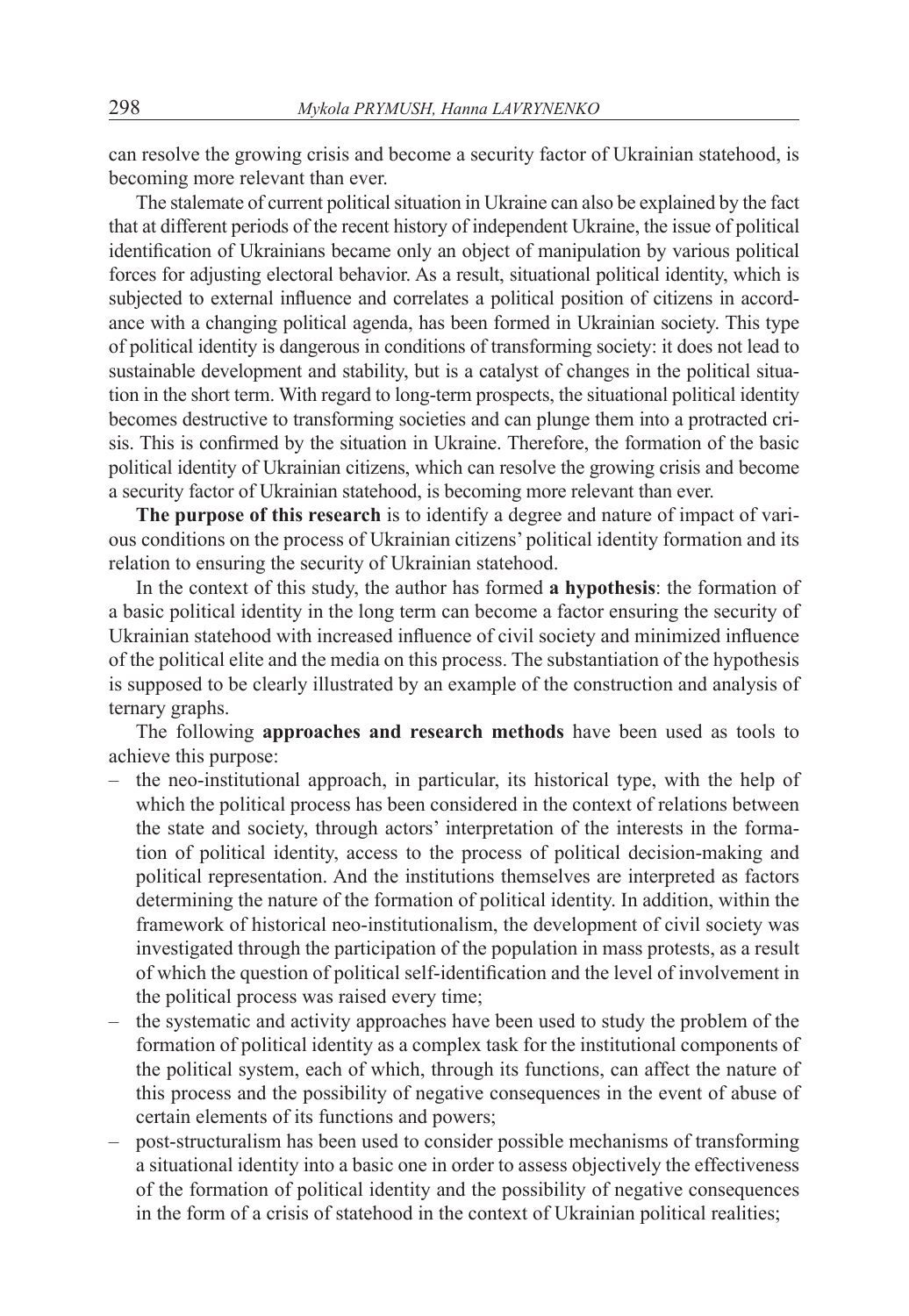- the historical method has been used as a general scientific method of retrospective study of politics, in particular, of socio-political processes related to the political behavior of society and the participation of the state in the formation of political identity. Its use was aimed at studying the dynamics of the process of formation of political identity in the context of change of political and temporal conditions of the conduct of this process. It was also aimed at identification of the connection between the conduct of mass protests, the level of consolidation of society, the nature of the formation of political identity and the ensuing consequences for the security of Ukrainian statehood. In addition, the historical method was aimed at identification and scientific description of the balance of factors and conditions for the formation of political identity, focusing on which it was necessary to determine the tendencies of the conduct of this process and its consequences;
- the comparative research method with a focus on variables has been used to study the degree of impact of various factors on the process of forming the political identity of Ukrainians at different periods of time. In addition, in conducting a comparative study, a strategy of maximum similarity, based on the interconnection between surges of increased attention to the process of forming political identity and the growth of protest moods in society, which, in turn, influenced the security of Ukrainian statehood. The use of the comparative method was also aimed at solving the problem of universality in identifying the interdependence between the level and nature of the formedness of Ukrainians' political identity and the degree of security of the Ukrainian statehood.

**An analysis of the literature** shows that a significant number of researchers are focused on questions of the relationship between the political and social identity of an individual. These include works of A. Ben-Bassat, P. Ingle, S. Clar, C. Sander, J. Fowler, C. Devine, S. Cam, L. Haddy, M. Dahan, A. Reed, M. Hogg.

Various comparative researches of cases of political, national and civic identity are also conducted, including works of A. Bleu, M. Кгосhik, J. Harry, R. Nadu, E. Zhidonzhil, M. Rozema, N. Novitt, M. Sobolevskaya.

At the same time, the problem of specific features of Ukraine citizens' political identity formation, which, in turn, acts as a security factor of Ukrainian statehood, is still not sufficiently covered, which confirms the relevance of this study.

Moving to the issue of Ukrainian citizens' political identity formation, above all, it is necessary to understand that, in addition to the political identity, there are many other identities, that also have a significant and sometimes decisive influence on individual's worldview and position in socio-political life. A variety of social and political roles forces an individual to apply different forms of identity to themselves, from identification with a particular class, religious organization, profession, political party or ideology, to forms of identity related to the formation of concepts and the embodiment of innovation in the form of e-democracy and the digital market (Erikson, 1968: 136–142).

Thus, it can be stated that at the present stage an identity is presented in form of a matrix, components of which are represented by many identities that compose a certain hierarchy. Each of them has an impact on the formation of both personal orientations in socio-political space and group identification processes. In addition, the com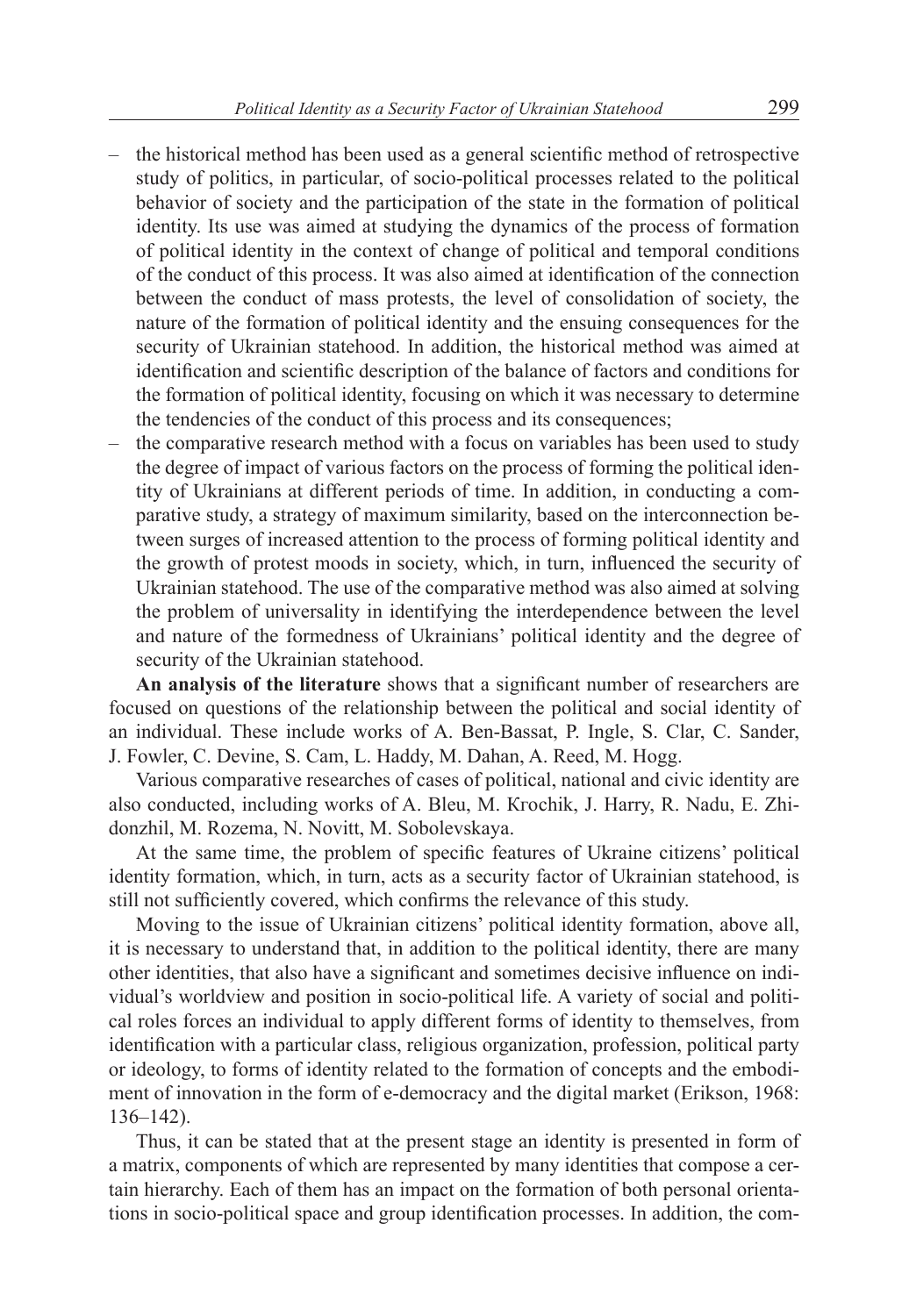ponents of the identity matrix continuously interact with each other, complement and influence each other. Under the influence of certain circumstances, one of the forms of identities becomes dominant in the matrix hierarchy of identities. Having a prevailing influence, it begins to structure a consciousness of the individual through the information received, forming the worldview and determining the line of behavior. Thus, the dominant form of identity creates a certain prism through which the individual perceives and evaluates the surrounding processes, classifies objects and designates their roles (Huddy, 2013: 737–773).

At the same time, it should not be forgotten that the identification process is dynamic. Changing circumstances, including the emergence of crises, produce a modification in the hierarchy of identities, as a result of which another form of identity may become dominant. This leads to changes in behavior together with awareness and perception of ongoing socio-political processes.

It should be noted that the mention of various forms of identities occurs namely in the context of socio-political processes. This position is justified by the ideas of C. Walor, Canadian philosopher, according to whom any form of modern identity is inherently political. He argues his point of view by the fact that each form requires not so much universal recognition as recognition of namely those groups that were marginal to a certain degree and against which discrimination was previously applied (Taylor, 1985: 272–285).

Thus, if we start from the idea that at the present stage any form of identity is somehow involved in the political sphere or has indirect impact on it, then it becomes obvious that in forming basic political identity, it is necessary to take into account the entire matrix structure of identities, as well as the hierarchy of their relationships. If this approach is ignored, a situation of substitution of notions or, in the worst case, a crisis of statehood may occur (Hall, 1996: 1–17).

The situation in Ukraine can serve as an illustration of such a scenario of the unfolding of events. After the Revolution of Dignity in 2013–2014, a new stage of the formation of the political identity has begun in Ukrainian society. An unprecedented winning the first round of the presidential election by Petro Poroshenko showed that more than half of the population had consolidated and expressed support for change. At that time, there was an appeal in Ukrainian society for the formation of new meanings and principles of building Ukrainian statehood, a prototype of situational political identity, with required active work to become the basis for the formation of the basic political identity of Ukrainians. However, in practice, the situation ended in a diametrically opposite way. The country's leadership ignored the matrix structure of identities. Moreover, some forms of identity, in particular confessional, regional, ethnic, ideological, became an object of speculation and manipulation, which led to the aggravation of fragmentation of Ukrainian society and social conflicts. As a result, the political identity lost its dominant position, which means that the issue of the formation of basic political identity has gone into the background again. But the most dangerous is that a resurgent conflict at the level of various forms of identities caused social unrest and even a confrontation of interests in society (Semenenko, Lapkin, Pantin, 2010: 52). Thus, the inefficiency of policy of the previous government, which is confirmed by results of the presidential election in 2019 (Petro Poroshenko, incumbent President of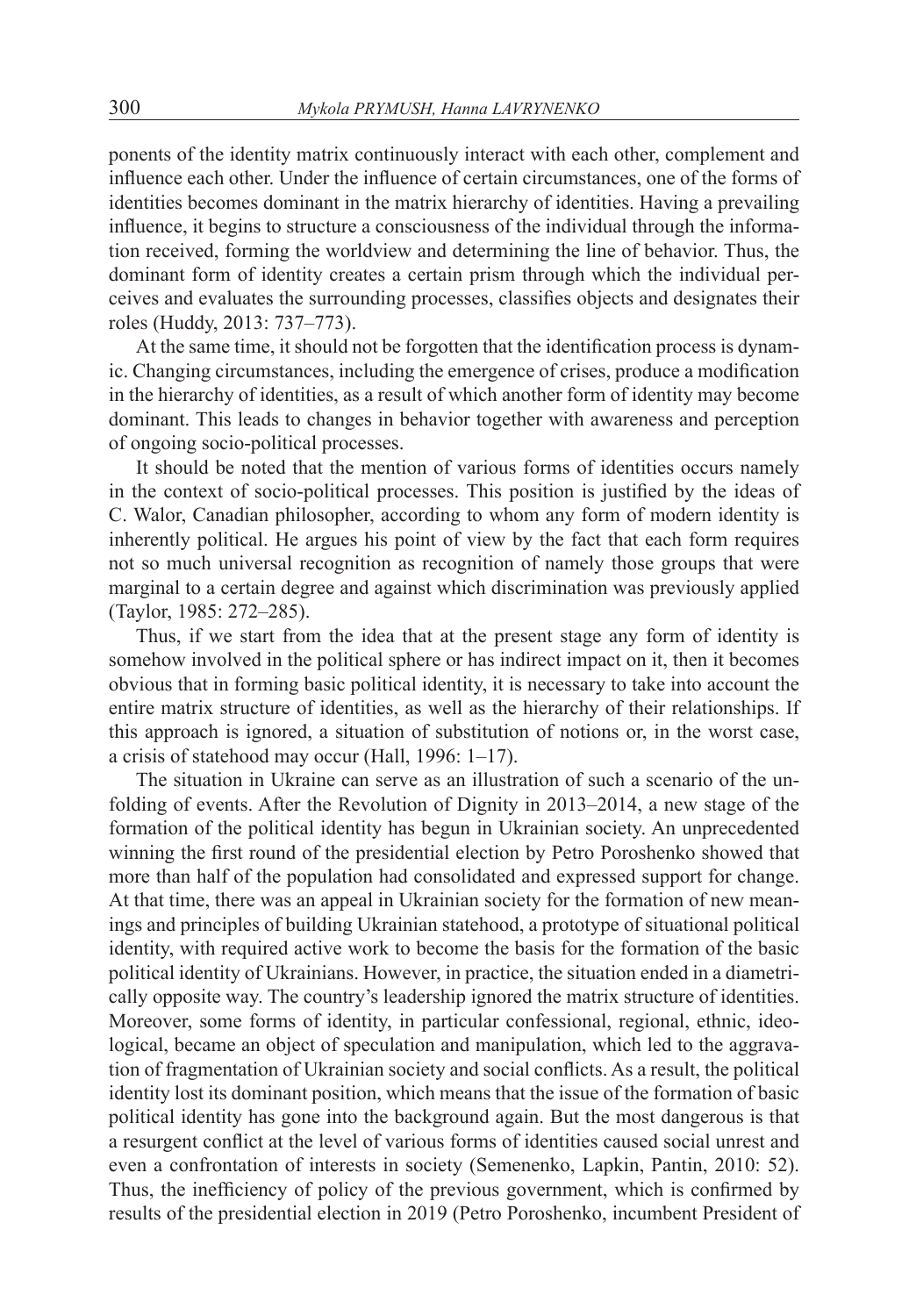Ukraine lost half the support of the electorate), led to another regression in Ukrainians' political identity formation and the actualization of the security problem of Ukrainian statehood in general.

Considering this situation from a methodological point of view, several scientific justifications for the outcome of the situation in Ukraine can be found. In particular, from the standpoint of symbolic interactionism, in the mechanism of the political identity formation emphasis is placed on the political interaction (Inaç, Ünal, 2013: 225). The reaction of the population here "is not directly caused by actions of another, but is based on the value that they attach to such actions" (Blumer, 1962: 179). Within the framework of this line, the identification process involves several levels.

At the first level, self-identification is conducted: who is who, what are positions and preferences. In the Ukrainian realities of 2013–2014, more than half of the population had a situational political identity. Ukrainians were aware of their position and role in the political process.

At the second level, direct self-designation is conducted with the help of contradistinction to representatives with different positions: the division into "us" and "them." After the situational political identity formation in Ukraine, a part of the population indicated their political preferences and aspirations, their readiness to consolidate society as a whole or within large groups in accordance with outlined lines of identification. At the same time, people with a different position were automatically identified as "them."

The third level, within the framework of symbolic interactionism, involves forming a political picture of the world, in which personal perspectives and needs for gaining and affirming one's positions are represented. With regard to the situation in Ukraine, at this level, the country's population after the Revolution of Dignity, realizing their potential, expressed desire to build a European-type state with democratic values, working political institutions, developed civil society with a high level of political culture.

At the fourth level, a comparison between the created picture of the world of the political space and real experience is performed. Then it is possible to make changes to previously created political views. In fact, it was at this stage in Ukraine that the population was disappointed in political prospects. As it turned out, the created picture of political preferences in the further development of the country did not correspond to political realities. Moreover, the political experience of Ukrainian citizens at that time demonstrated the impossibility of fundamental changes without an expression of will of the political elite. And making changes to their own created political views was amounted to a denial of the formed situational political identity. As a result, society plunged into political anomy, declared the lack of trust and illegitimacy of power. The situational political identity was not able to take root in society and develop into the basic one, and, on the contrary, it conceded dominant positions to other forms of identity, which provoked a reversal in the development of civil society, exacerbated its disunity and contributed to the growing crisis of statehood (Sobolewska, 2005: 31).

In order to evaluate objectively the effectiveness of the political identity formation in Ukrainian political realities and the possibility of negative consequences in the form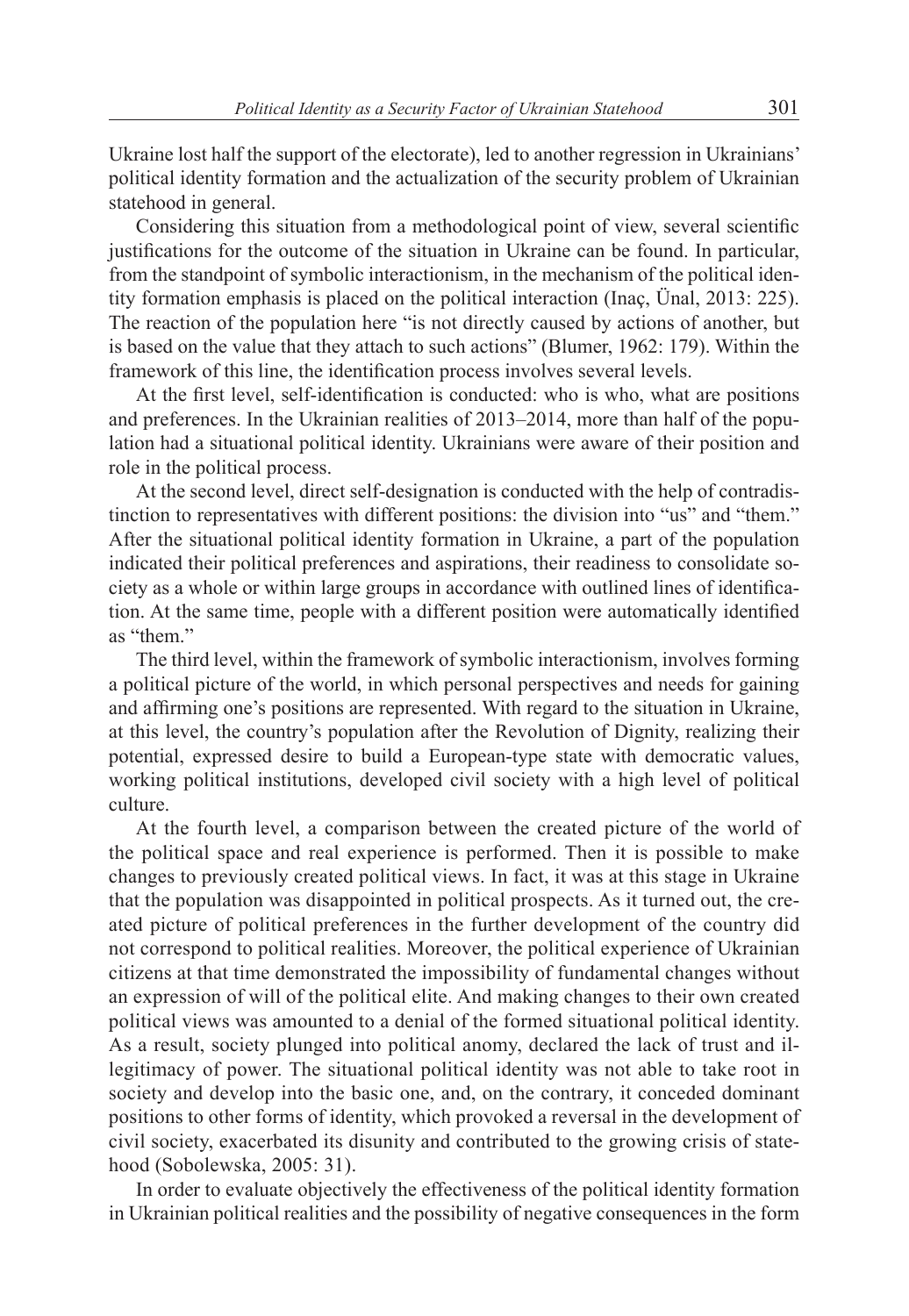of a crisis of statehood, it would be appropriate to consider the mechanism of situational identity transforming into the basic identity from the standpoint of post-structuralism. Within the framework of this conception (Deleuze, 1992: 5), actual political practice is directly related to the formation of situational political identity. To correct or change it, it is sufficient to use manipulative technologies to analyze the political situation and make political decisions in line with the majority positions. However, in conditions of a transformational society, an excess in the use of manipulative technologies leads to the emergence of crises.

In turn, basic political identity is related not only to particular situations, but to all available political experience. It records the importance of certain political relations. Emerging situational political identities are the basis for the basic political identity formation. They should go through the process of awareness, acceptance, differentiation and dissemination of experience in interacting with similar emerging situations. In the course of political practice, situations may be of a crisis nature, therefore, a key role in the formation of basic political identity is assigned to resolving crisis situations (McCrone, McPherson, 2009: 156–188). As a result, concepts of norms and rules of political interaction, patterns of perception and awareness, assessment and resolution of political problems are formed.

From the point of view of post-structuralists (Baudrillard, 1983), the basic political identity formation is conducted in four stages.

The first stage is the emergence of empathy for a particular political position.

The second is the formation of situational political identity on the basis of the empathy.

During the third stage, an awareness of situational political identity develops into the formation of the basic political identity.

And the fourth stage is marked by the acceptance and awareness of stable political identity.

At the same time, it is noted that under conditions of the transformation of society, the formation of basic political identity based on the situational one can lead to crisis manifestations, which happened in Ukraine.

The emergence of empathy for the events of 2013–2014 formed the situational political identity of the majority of Ukrainians. During the analysis of accumulated experience and new forms of political social relations in the process of awareness of political problems and challenges, a request for their assessment and solving, in other words, for an active political participation in the life of the state was formed. However, this request was ignored by the political elite. Moreover, the excessive use of manipulative technologies to adjust the situation for own benefits led to the rejection of the previously formed situational political identity by society. In this connection, the process of transition from situational to basic political identity was interrupted. And considering that Ukrainian society is in the process of transformation, the incompleteness of the transition process led to the emergence of new crisis spots. In particular, the level of aggression and confrontation increased both between different groups of society and in relation to power structures. Therefore, a kind of "ratification" of the lawfulness of the taking of a political position by other participants in the political process was disrupted, which provoked crisis developing.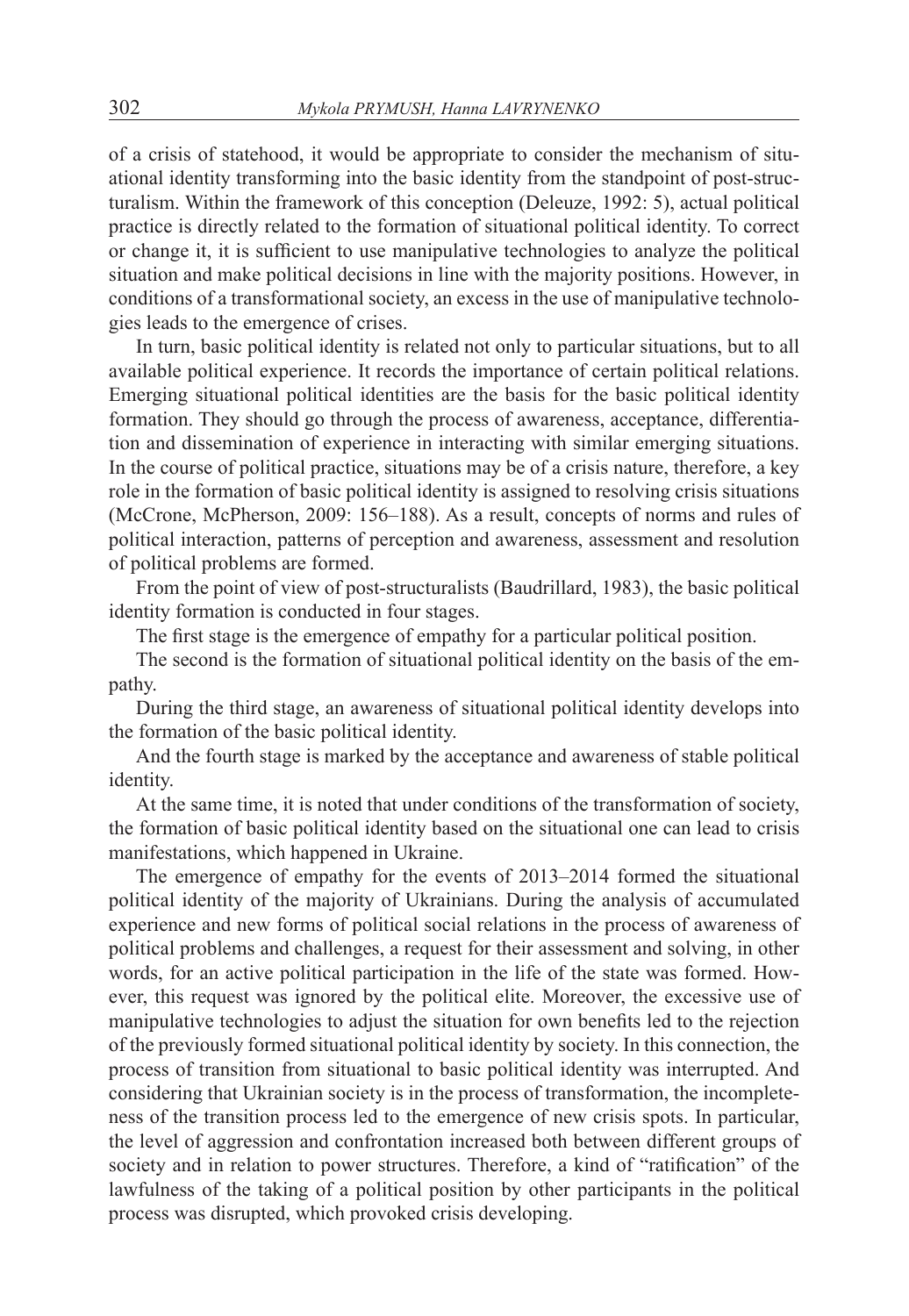Given the existing political experience and having studied the significance of certain political positions for the Ukrainian society, as well as the attitude to them, it is necessary to identify and formulate criteria for constructing a basic type of political identity, the prerequisites for their formation and correlation with the real political situation in Ukraine.

The prerequisites for the formation of criteria for basic political identity are directly related to the existing experience of state functioning and the nature of interaction within society. Therefore, when formulating the criteria, it is important to cover each of spheres of life of the society, which has a direct impact on the formation of basic political identity, reflecting though different, but equivalent facets of this process (Ben-Bassat, Dahan, 2012: 193–2014). Among the criteria for constructing a basic type of political identity, it is proposed to identify the most universal.

- 1) Instrumental-political criterion: each state should have a set of political instruments for influencing the formation of the political identity of citizens with the aim of society consolidation, as well as social mobilization during periods of active phases of the political struggle in order to preserve the existing political regime or to gain sustainable support from society in transformation period. The constructive use of political instruments should contribute to the de-escalation of emerging political conflicts, based on decrease in the level of legitimacy to state institutions and, in general, the rejection of government policies (Klar, 2013: 1123). Also, the qualified use of political instruments by the authorities is meant to prevent the emergence of new conflict spots, political instability and fragmentation of political attitudes in society.
- 2) Legal criterion: the system of legal norms developed in the state and enshrined in the Constitution and fundamental laws should contribute to the formation of political identity of citizens, the spread of unified rules of conduct and cohabitation in society under the current political regime in the state, maintaining the level of legitimacy of state institutions and the process identification of citizens (Hogg, Reid, 2006: 7–30). Legal norms should reflect the basic principles of regulation of the political life of the population, which would contribute to the consolidation of society, as well as the complete law enforcement. In addition, they should comply with the basic norms and criteria of international law. In case of non-compliance or violation of laws, a system of sanctions should be imposed.
- 3) Ideological criterion: in the process of forming basic political identity, the ideological component should be taken into account. The state ideology should be formulated, in which images of the past, present and future of the country are outlined, the "ultimate goal" is stated, the achieving of which the state policy is aimed at, and ideals of the development of the state and society are indicated (Devine, 2011: 196–212).
- 4) Moral criterion: the political identity should be constructive, stimulate society to consolidation, should not contradict established traditions and values, but, at the same time, it should meet the challenges of the present and be consistent with democratic values and principles. In society, unifying discourse, based on values and priorities acceptable to most citizens, should be spread. A system of moral principles should be created to encourage citizens to a mutually respectful attitude, tolerance, compliance with ethical standards. The state should assume the function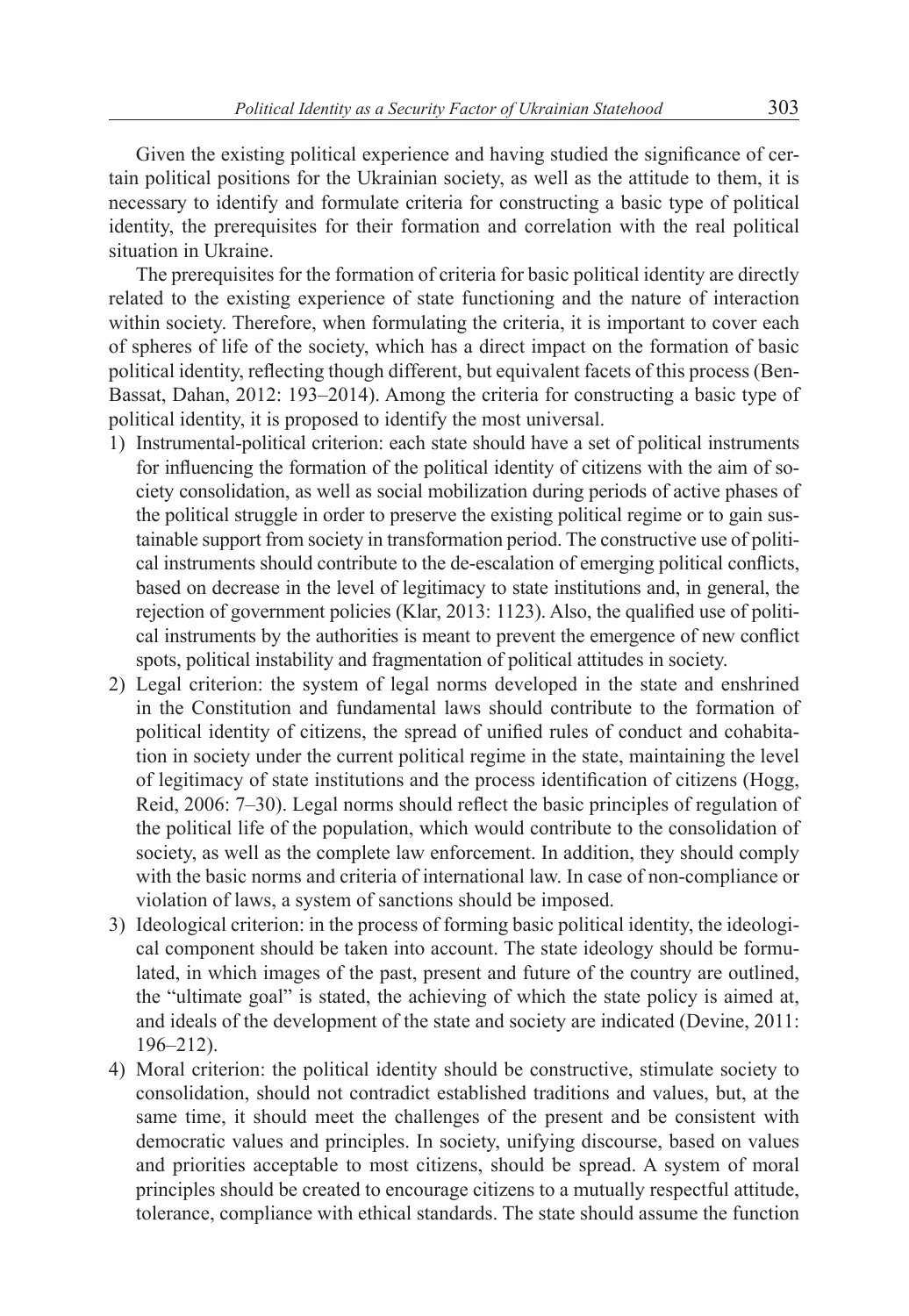of monitoring the compliance with rules and norms of behavior, as well as develop a universal socio-cultural framework for the further development of society (Fowler, Kam, 2007: 813–827).

Analyzing the effectiveness of using these criteria for constructing a basic type of political identity through the prism of correlation with the real political situation in Ukraine, a number of problematic aspects can be highlighted.

Firstly, the set of political instruments of the state influence on citizens' political identity formation used by the Ukrainian authority does not contribute to the consolidation of society, but is involved in political practice solely to mobilize the population in the pre-election period in order to prolong the existing course of development of the state. The political elite involves the masses in the political process through manipulative technologies to get maximum personal benefit, which mostly differs from the prospect of gaining the common weal for the entire population of the country. These processes give rise to an aggravation of the socio-political situation in the state, the division of society into small opposing groups, a crisis of legitimacy, which is accompanied by mass protests. The most striking examples are: the protest action "Ukraine without Kuchma" (2000–2001), the Orange Revolution (2004–2005) and the Ukrainian Revolution of Dignity (2013–2014), that led to a protracted socio-political crisis and brought into question the security of Ukrainian statehood.

Secondly, despite statements on the unification of rules and norms of behavior for all citizens of Ukraine, they still do not find a real reflection in practice. The existing system of rules of law is negated by both representatives of civil society and the top of the government. The sanctions system acts selectively, which results in further impunity. Also, the regulatory norms for democratic rights and freedoms enshrined in Ukrainian law are often neglected. Moreover, a part of the rights and freedoms that affect the confessional, cultural, historical aspect and are the basis for the formation of various forms of identity of citizens are not respected in Ukraine. Consequently, the formation of basic political identity on their ground is difficult.

Thirdly, the state, having assumed obligations to control the socio-political processes occurring in society, cannot deal with this responsibility. In Ukraine, representatives of the authorities, trying to introduce democratic principles of functioning of the state and society into political practice, ignore historically established traditions and values, which entails the rejection of innovations, political anomy and apathy, negative political identity. In addition, the absence of a single sociocultural development framework leads the fragmentation of society, increasing confrontation between various social and political groups, aggression. The experience of the past five years has shown that Ukrainian authorities, ignoring ethical standards, use moral and ethical criteria for the formation of political identity to obtain temporary benefits in form of political dividends, and not to consolidate society and create rules of coexistence acceptable to the majority. The "overtures" with separate social groups manifested in the political discourse can affect the formation of a situational political identity rather than a basic one. Moreover, in the longer term, such manipulations are fraught with the threat of an aggressive form of change of power and a crisis of statehood.

Fourthly, over 29 years of independence, single state ideology, responsible for the prospects for the further development of the country, has not been formulated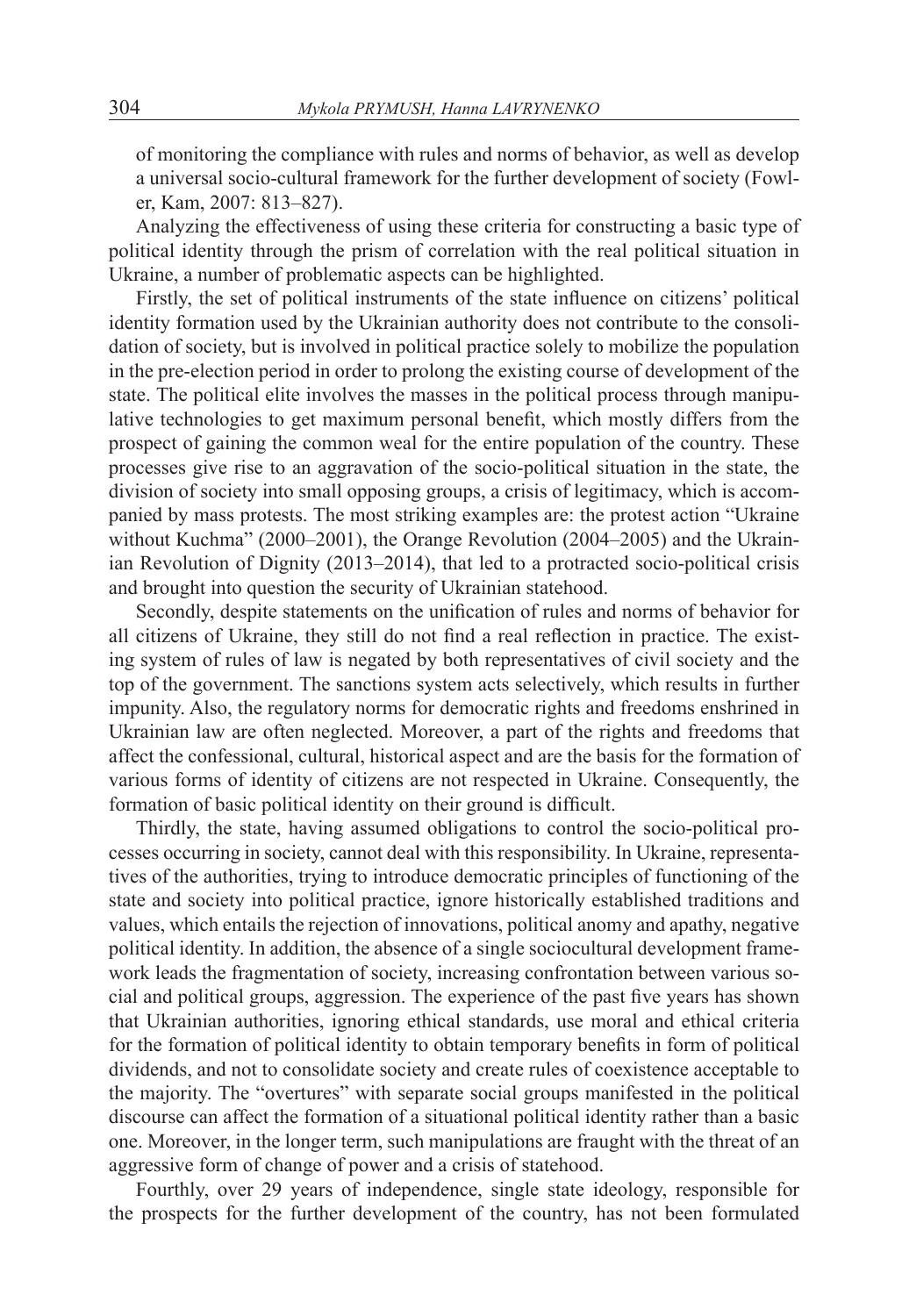in Ukraine. As experience shows, attempts to introduce a multidimensional political course were unsuccessful and led to the division of society into opposing groups. Also, a single image of the future of Ukraine was not formed, and political speculations about the past were used by the elite over and over again. Thus, instead of acting as the basis for the formation of the basic political identity of the citizens of Ukraine, the ideological aspect became the object of manipulation by the opposing elite groups.

The foregoing shows that the process of constructing a basic type of political identity can be successful and completed only in the case of an effective state policy and direct involvement of the state in this process (Shershenev, 1994: 12–13). The rationality of actions and abiding the criteria in the process of forming basic political identity in the long term can become the ground for further development of society and a security factor of Ukrainian statehood. Otherwise, referring to the theory of cyclical historical development (Semenenko, 2015: 173), the state will experience new crises depleting Ukraine's potential to the limit.

It is appropriate to complement the polyvariety of approaches to the study of the formation of political identity with the consideration of various models of its construction. The differentiation of models is based on the purposes pursued by political elites in the process of their political activity, the scale of programs and strategies for the formation of political identity, the level of compliance of components of strategies with existing conditions, traditions and values.

So, within the framework of the fragmental model, there is no comprehensive strategy for the formation of political identity. It consists of a number of initiatives or one-time actions, the principle of which is close to a spontaneous reaction, aimed at influencing the current situation. This model is the basis for the formation of situational political identity, because it is designed for short-term prospects. The rapid mobilization of the population, aimed at active participation in the political process, is a constructive element of its manifestation. Its destructive property is the absence of systemic attitudes and principles of interaction within society, aimed at changes in the long term. Moreover, in transformational societies this model can be "explosive," since the process of predicting the consequences of spontaneously made decisions and actions aimed at changing the conditions and principles of functioning of society becomes more complicated. It is also noted that the application of this model can be used to shift the focus from the most important problems in the state to minor ones (Abramowitz, Saunders, 2006: 176).

The popularization of memorable dates and historical events in the form of commemoration days or holiday events can be used as the most simplified examples of application of the fragmental model. During the celebrations, a surge of mass consciousness and a reduce of tension around socially significant problems are noticed. But since such actions are short-term in nature, they are not able to provide a fundamental basis for the consolidation of the population and the formation of basic political identity. Moreover, the level of dissatisfaction and tension in the society increases due to the imitational nature of these actions, which leads to a new stage of increasing distrust of the government's policies. A similar practice is common in Ukraine, where the number of commemoration days, holidays, and also attempts to sow discord in society by different interpretations of historical events or updating the discussion around controver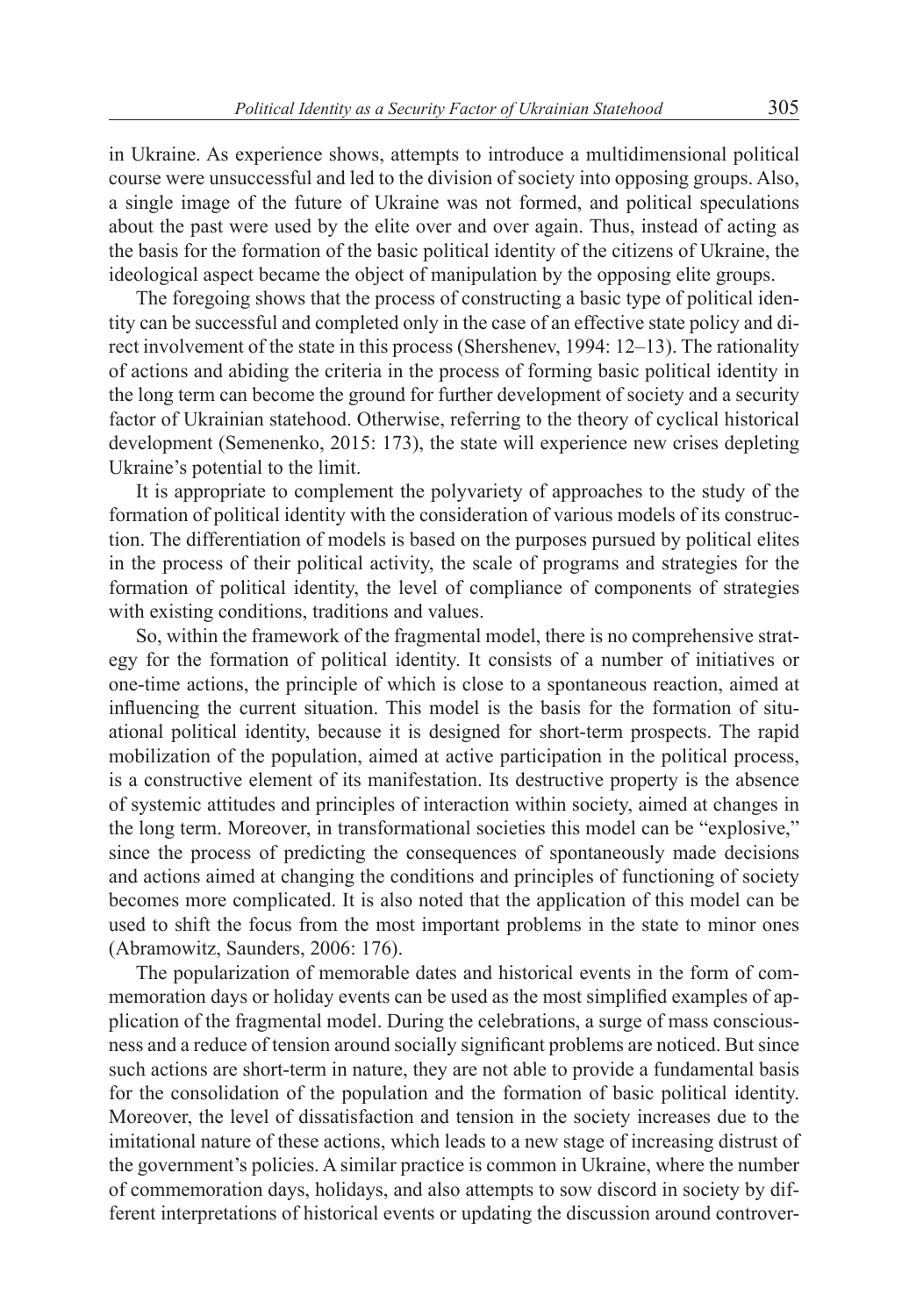sial issues for different population groups in order to shift focus from the protracted economic crisis has increased in recent years.

Under the elite model, the implementation of a strategy for the formation of political identity is connected to the interests of authorities. This model is applied in issues of support of the existing political course or in implementation of reforms of national importance, preservation of the political regime or the status quo of certain elite groups. Any other forms of population identification except the political has a conjunctural nature or are ignored. This model compared to the previous one in terms of impact coverage is broader, more comprehensive. However, it also contributes to the consolidation of society and the formation of basic political identity to a small extent. The elite model is more effective in the context of the formation of situational identity. A distinctive feature here is the directivity of impact, namely, the activation of processes on the construction of identity from the standpoint of interested groups, which are political elites (Blais, Gidengil, Nadeau, Nevitte, 2001: 17). A negative manifestation of this model lies in the fact that the elites use a narrow circle of issues they are interested in at a certain time period, the solution of which is often not a priority for society, to form a political identity. Therefore, more global problems are silenced. Over time, the established order of things causes negative reaction in society, giving rise to a crisis of legitimacy, which can be manifested in the form of mass protests. In Ukrainian realities, the practice of using the elite model of political identity forming has been rooted a long time ago among political elites, the protests by the population of Ukraine that arise regularly are connected with it.

The organic model is the most large-scale in the context of the formation of political identity and is more directed towards the consolidation of society. It covers a wide range of areas of interaction between society and state institutions, it is characterized by consistency and duration, a high level of involvement of the state and society. Within the framework of this model, there is the greatest possibility of the formation of a basic political identity, because it is oriented to the long term. The difficulty of applying the organic model may arise due to the lack of interest among political elites to stop receiving short-term political dividends and using political technologies and manipulations in favor of project activities and strategic planning (Garry, 2007: 352). In Ukraine, this model has not been fully applied in practice yet. Separate elements in the form of projects for the strategic development of public policy and the involvement of society in the process of political decision-making were de jure developed, but de facto have never been implemented.

However, despite the many approaches, models and criteria for the political identity formation, it is necessary to state that the leading role in this process is played by the state. Indeed, it has significant resources for determining models of political identity and the mechanisms of their formation. The means of control and manipulation of civil society are at its disposal. In particular, it is about the possibility of influence on both micro- and macrocommunities (Lapkin, Pantin, 2014: 72).

In addition, the state's aspirations to exercise total control are limited not so much to the monopolization of legally used forms of violence as to the acquisition of a comprehensive legitimate symbolic power, in particular, the right to identify and establish roles in society.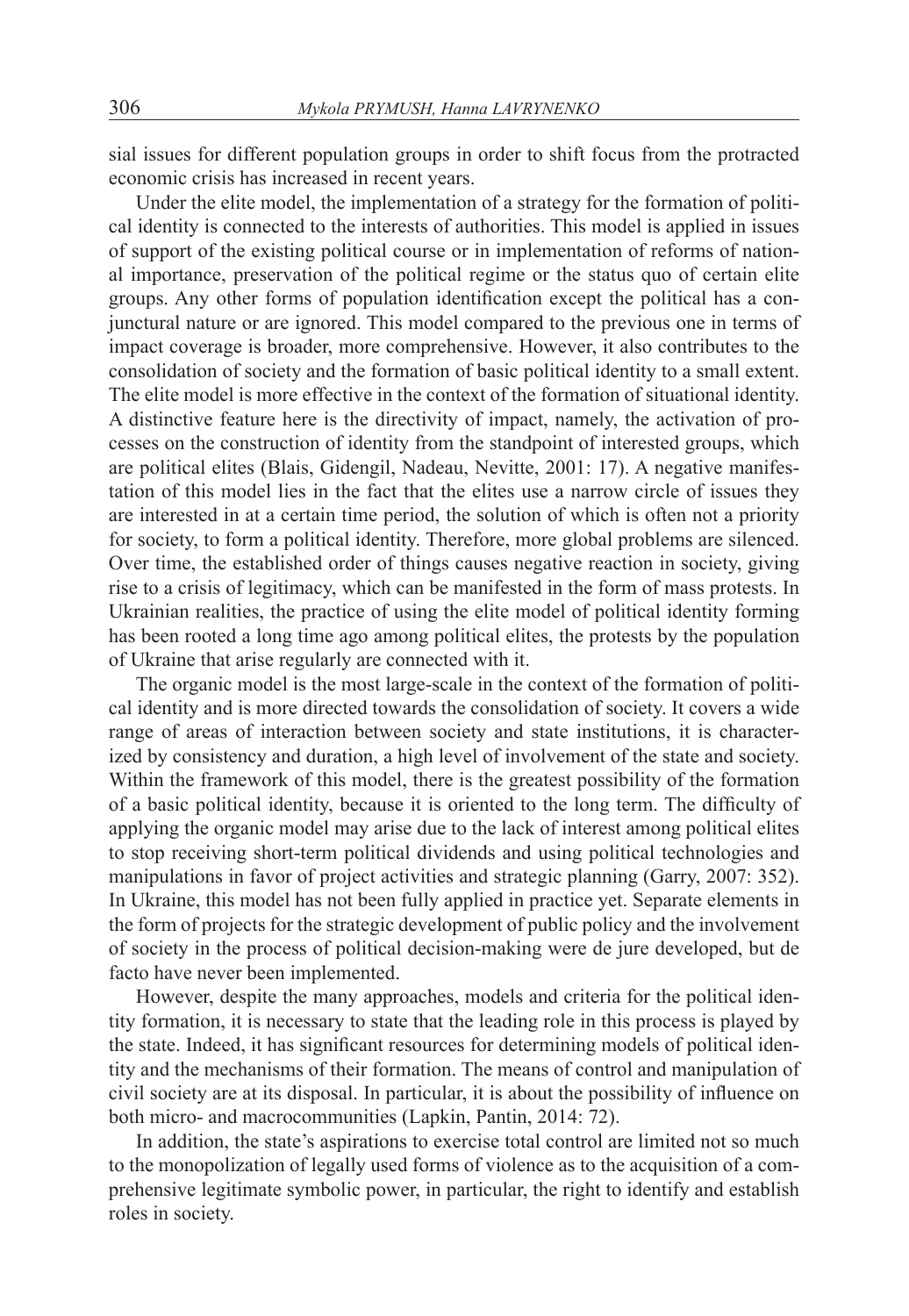In the context of the political identity formation, the state assumes the function of disseminating the idea of the symbolic unity among citizens. This is due to the need to ensure long-term political mobilization of the population in order to maintain the existing political regime, as well as to legitimize the political system. The identity policy pursued by the state in most cases is designed to justify the need for a social partnership policy on the basis of ideological principles and to help reduce the risks of crisis situations emergence in society. The state uses national symbols, public holidays, language, etc. as the basic instruments for forming the identity policy. Legal instruments are also involved, with the help of which people are divided into "us" and "them" (Ayvazyan, 2010: 30).

The most dangerous from the point of view of preserving statehood is the loss of a balance between the constructive use of mechanisms for forming an identity policy and the excesses in the use of manipulative technologies to control society and public opinion. Otherwise, the crisis prevention policy will result in a rapid increase in confrontation within society and towards the state, which in the future will be able to lead to the levelling of the legitimacy of political institutions and the crisis of statehood in general. However, despite this, social control remains the most significant though latent function of state in the process of forming political identity.

It is noted that the main task of the state in the identity policy formation and implementation is to impose certain stereotypes on the role of the whole population and each individual separately in the political process through the activities of the political elite. The purposeful creation and further implementation of political images in political practice is the mobilization mechanism of identity as a component of the state's social control.

In order to ensure the necessary level of consent and support from the population in the process of forming a political identity, the authority seeks to settle or veil controversial issues and problems that emerge during communication with different segments of the population. The authority forms a set of models of political identity of citizens as a social control mechanism. With the help of the mass media and communication, the society is suggested variants of models approved by the political elite. Then they are integrated into the socialization process. And in case of the absence of a conflict of interest, a controlled set of models of political identity becomes socially approved.

Thus, political elites (through governance), the media and civil society become key participants in the process of forming the political identity. Depending on the aims, degree of interest and nature of the activity, each of the participants at different periods of time has a more or less significant influence on the formation of the political identity of the population and, as a result, the political behavior of citizens, which entails a number of consequences.

To illustrate the influence of key figures in the political identity formation on the civic activity of the population in different periods of the evolution of the political system of Ukraine, characterized by bursts of social activity, ternary graphs have been constructed and analyzed. Despite the obvious possibility of using such diagrams, they remained practically unused or used limitedly in political science practice. Though, the graphical information representation helps to convey an appropriate idea, reinforce the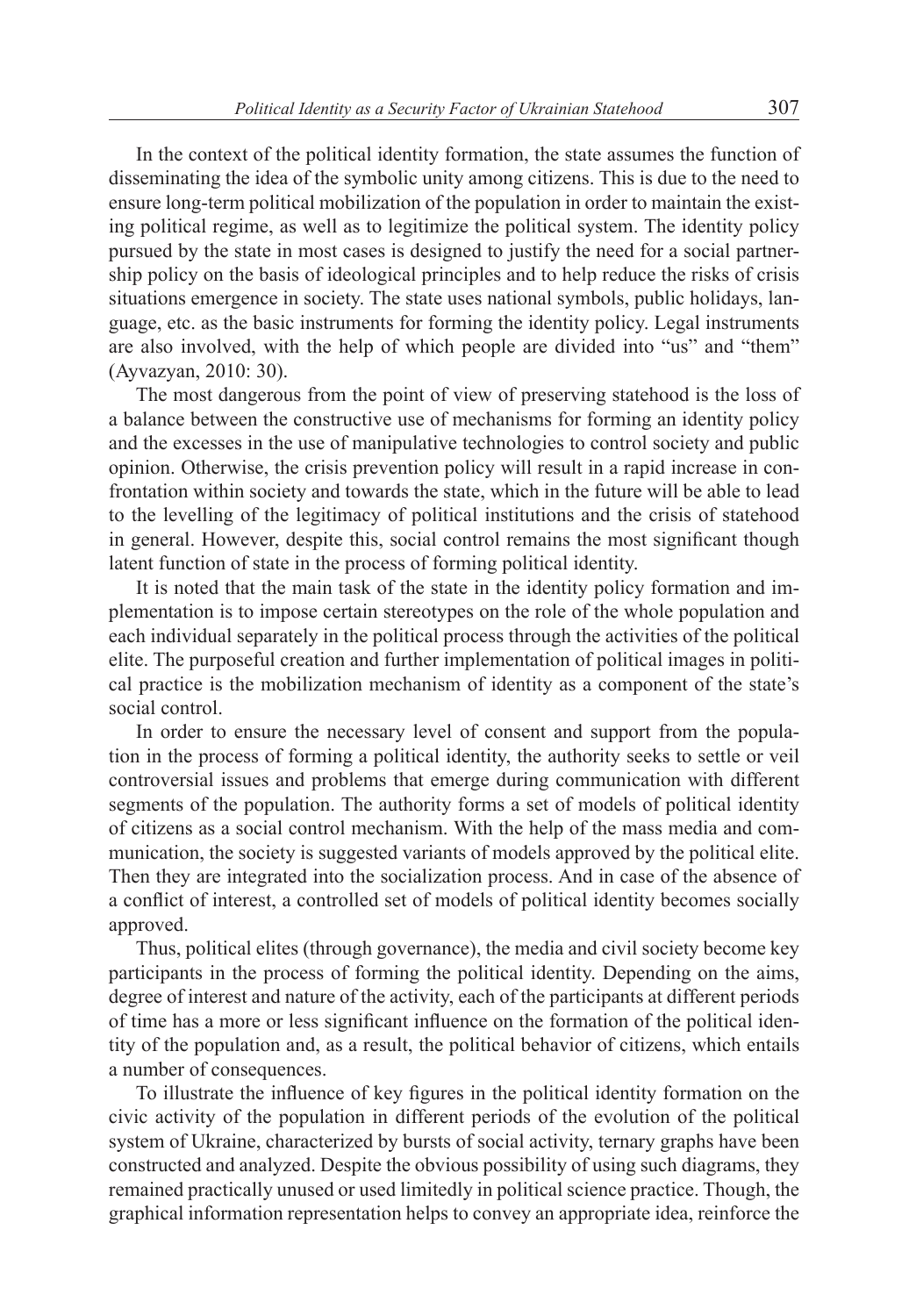formulated conclusion or emphasize something. For example, H. Wainer discussed the successful use of graphs at triangular coordinates to analyze the National Assessment of Educational Progress tests for students and to illustrate the proportion of students of the corresponding educational level (Wainer, 1995: 48–54).

To build three-component diagrams that provides getting a visual picture of the change in the state of an object (citizens' activity) in three dimensions (Governance (GPA), Independent Media (IM) and Civil Society (CS)), data set of ratings of indicators of democratic development, prepared by the international non-governmental organization *Freedom House* was used (see Table) (*Nations in Transit*, 2009; *Nations in Transit*, 2020). The discussion on the use of *Nations in Transit* data is fraught with two extremes. The first is the denial of their cognitive value. The second is the exaggeration of their capabilities. The rejection of the first extreme may turn into the second, and vice versa. This is due to some limitations inherent in the study (for example, both the concept and the chosen method used in the analysis of democracy ratings are not unquestionable, but they have a right to exist, there are many examples of it) (Nisnevich, 2014).

Table 1

| Year | <b>GPA</b>   | $I\!M$              | $\mathbb{C}S$   |
|------|--------------|---------------------|-----------------|
|      | (Governance) | (Independent Media) | (Civil Society) |
| 2000 | 4.75         | 5.00                | 4.00            |
| 2001 | 4.75         | 5.25                | 3.75            |
| 2002 | 5.00         | 5.50                | 3.75            |
| 2003 | 5.00         | 5.50                | 3.50            |
| 2004 | 5.25         | 5.50                | 3.75            |
| 2005 | 5.00         | 4.75                | 3.00            |
| 2006 | 4.50         | 3.75                | 2.75            |
| 2007 | 4.75         | 3.75                | 2.75            |
| 2008 | 4.75         | 3.50                | 2.75            |
| 2009 | 5.00         | 3.50                | 2.75            |
| 2010 | 5.00         | 3.50                | 2.75            |
| 2011 | 5.50         | 3.75                | 2.75            |
| 2012 | 5.75         | 4.00                | 2.75            |
| 2013 | 5.75         | 4.00                | 2.75            |
| 2014 | 6.00         | 4.25                | 2.50            |
| 2015 | 6.00         | 4.00                | 2.25            |
| 2016 | 5.75         | 4.00                | 2.25            |
| 2017 | 5.75         | 4.00                | 2.50            |
| 2018 | 5.75         | 4.25                | 2.75            |

**Values of ratings of democratic development indicators (GPA), (IM) and (CS) in Ukraine (2000–2018)**

**Source:** The data come from *Nations in Transit – Nations in Transit 2009* (Alldata – *Nations in Transit*, 2000–2009), http://web.archive.org/web/20131208063353/http://www.freedomhouse. org/report/nations-transit/2009/ukraine (24.07.2020); *Nations in Transit 2020* (Alldata – *Nations in Transit*, 2005–2020 – EXCEL – old scale), https://freedomhouse.org/report/nationstransit (24.07.2020).

Let us assume that there is a system consisting of three components A (GPA), B (IM) and C (CS). In constructing a ternary graph along each of the three axes, the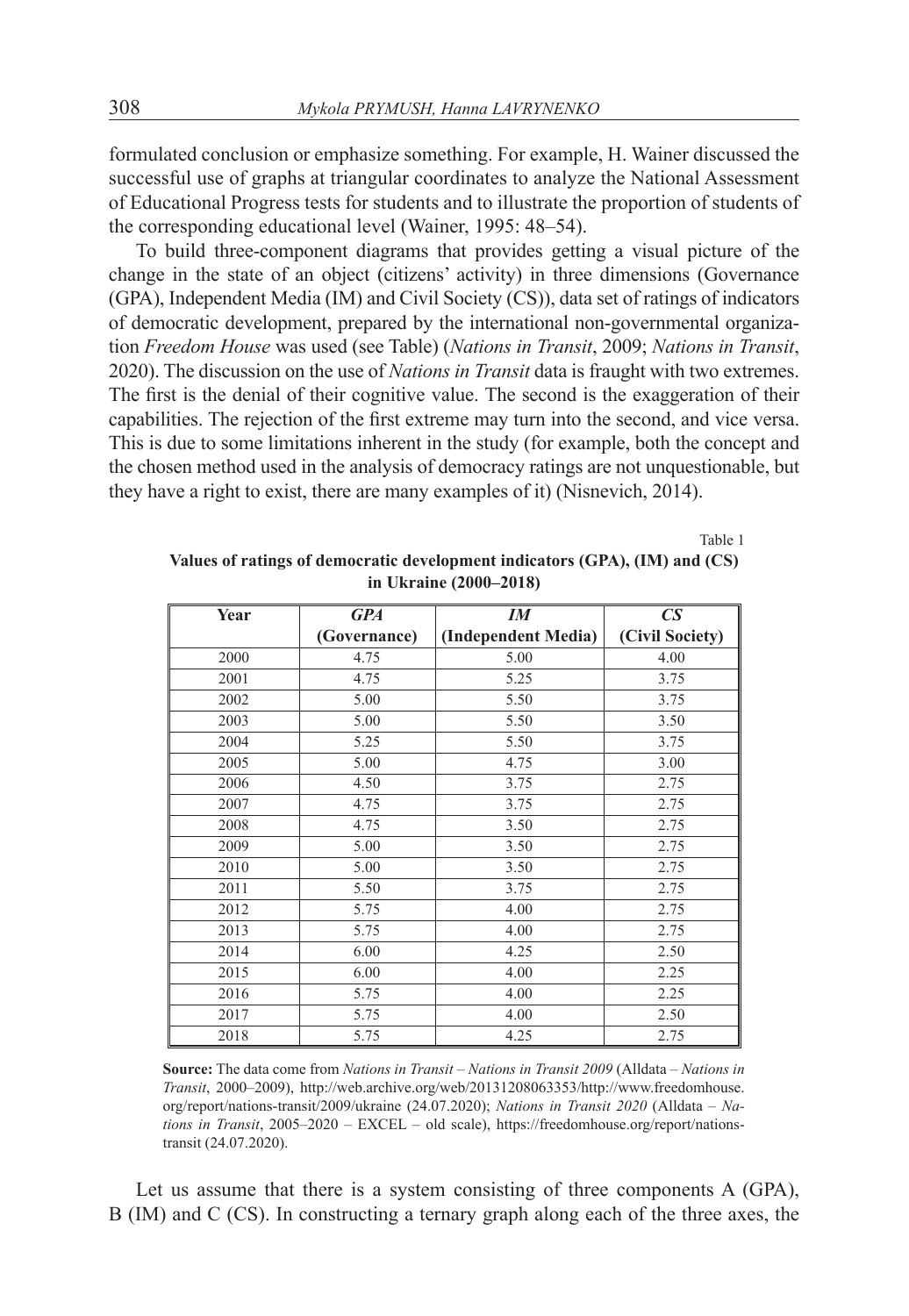relative share of each component (for each considered option), which is limited by their total constant sum (for example, 1 or 100%), is plotted. The shares of all indicators in the total for each value of *i* is defined:

$$
DA_i = \frac{A_i}{\Sigma_i A_i} \cdot 100\%; \quad DB_i = \frac{B_i}{\Sigma_i B_i} \cdot 100\%; \quad DC_i = \frac{C_i}{\Sigma_i C_i} \cdot 100\%.
$$

Thus, the total sum of these indicators to the value necessary to display them on a triangular diagram:

$$
DA_i + DB_i + DC_i = 100\% \text{ (with defined value of } i\text{)}.
$$

The period from 2000 to 2018 has been chosen as the time frame of the study. To identify the tendentiousness of the influence on the process of formation of the political identity, the given time period was divided into three periods: from 2000 to 2004, from 2005 to 2013, from 2014 to 2018. This periodization is due to the most massive protests in the history of independent Ukraine. These are the protest action "Ukraine without Kuchma" in 2000–2001, the Orange Revolution in 2004–2005 and the Ukrainian Revolution of Dignity in 2013–2014, which led to several consequences (*About the decision*, 2015).

The first mass protests that took place in Ukraine at the end of 2000 – at the beginning of 2001 demonstrated the lack of legitimacy of the authorities in power at that time. The actions did not lead to a change of power and did not affect the identification of citizens' political "self" with other actors of the political process. At the same time, these protests became a precedent in modern Ukrainian politics, which demonstrated the potential of Ukrainian society in its ability to become active and influence political decisions and the agenda within the state, as well as the desire to declare its political positions and to form political identity.

The second mass protests of Ukrainians are known as the Orange Revolution, which prevented the transfer of power on the principle of "successor," as it had been previously implemented in the Russian Federation. The events of the Orange Revolution had radically changed the presidential election's outcome in 2004–2005 and had led to a change of the configuration of political forces, however, the situational political identity that arose in the process did not develop into a basic one.

The most massive protests in the history of independent Ukraine in 2013–2014, known as the Ukrainian Revolution of Dignity, led to a change of the ruling power and radically affected the determinated images of Ukrainian citizens "about themselves" and about their role in the political process, but further is was not supported by the newly elected government in the formation of a basic political identity.

Thus, it should be stated that during these periods, Ukraine experienced bursts of social activity, an increase in the level of population consolidation, the intensification of political identification processes and the desire to participate in political decisionmaking (Figure 1).

This triangular diagram shows that the media had a significant impact on the process of the political identity formation in Ukraine from 2000 to 2004. From the beginning of the protest actions "Ukraine without Kuchma" to the beginning of the Orange Revolution, their role was increasing every year. At the same time, as can be seen from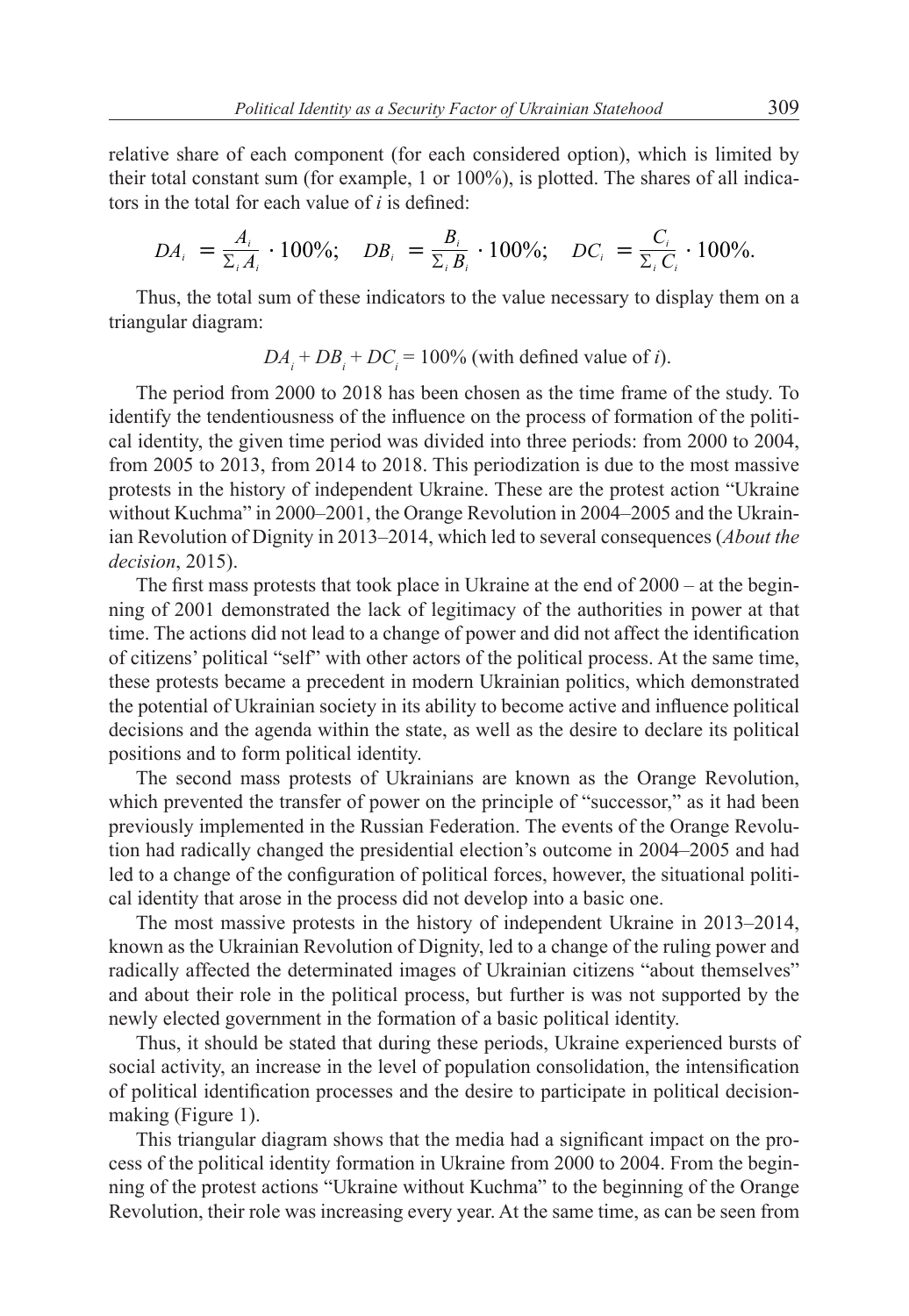



**Source:** Own work authors based on the data of *Nations in Transit – Nations in Transit 2009*, (Alldata – *Nations in Transit*, 2000–2009), http://web.archive.org/web/20131208063353/http://www.freedomhouse.org/report/ nations-transit/2009/ukraine (24.07.2020).

the diagram, the degree of influence of the governance nature and the activities of civil society remained the same. This situation provoked an increase in protest moods because of the rejection of the established model of political identification, which was retransmitted through the media. As a result, the protest discourse, fueled by the media, did not reduce the level of tension in society, but became the basis for the successful implementation of the Orange Revolution.

The second period can be conditionally divided into two stages (Figure 2).

The first conditional stage is characterized by an increasing influence of civil society on the process of political identity formation, which indicates minor conflicts of interest and the gradual integration of the proposed models of political identity, which were formed after the Orange Revolution, into the process of socialization. The second conditional stage demonstrates a change of tendencies, which manifested itself in the form of an increased influence of the role of political elites on the process of political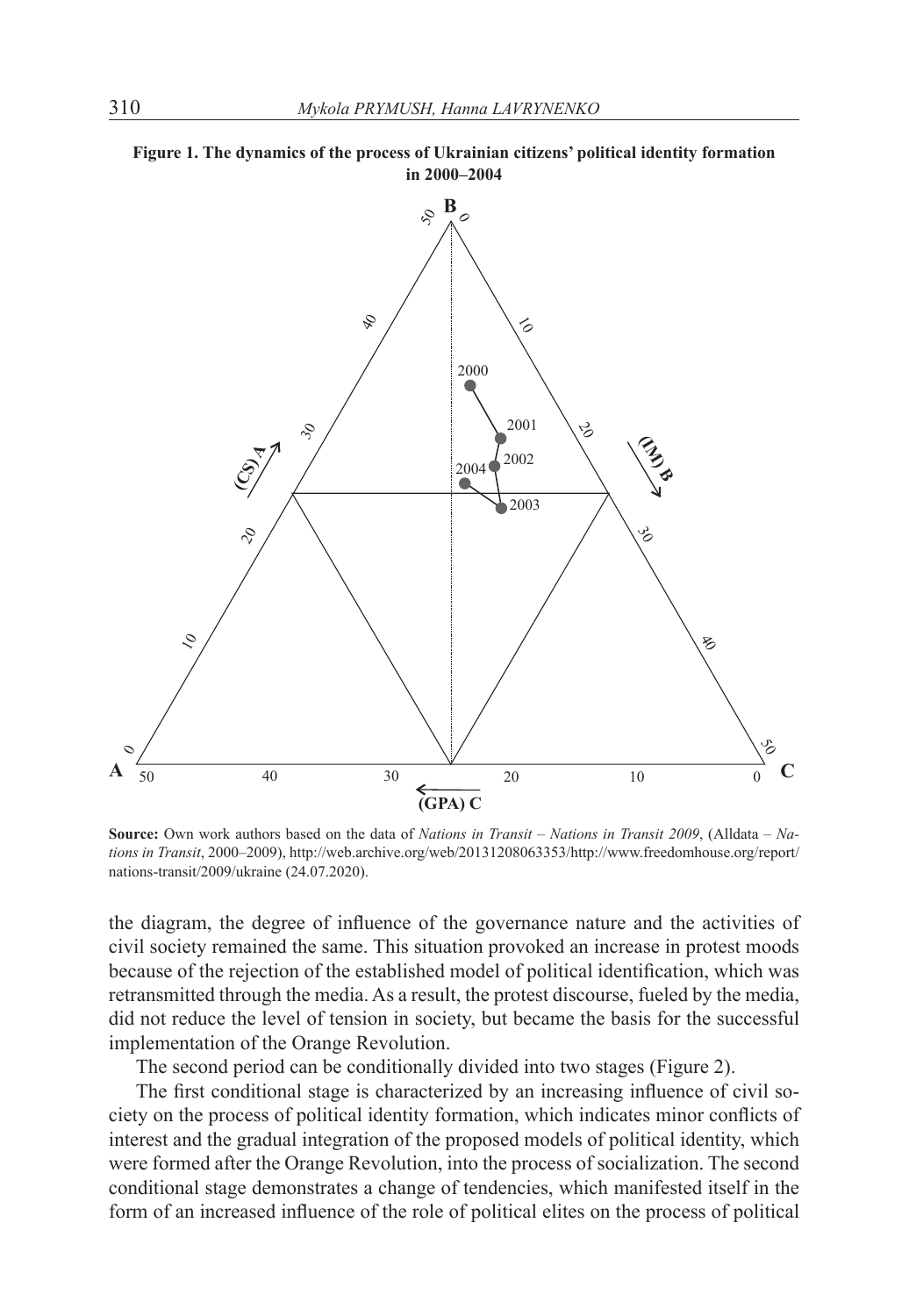



**Source:** Own work authors based on the data of *Nations in Transit – Nations in Transit 2020* (Alldata – *Nations in Transit*, 2005–2020 – EXCEL – old scale), https://freedomhouse.org/report/nations-transit (24.07.2020).

identity forming, which is directly related to the nature of managing the political situation in Ukraine. Referring to historical experience, it can be stated that this particular tendency provoked a new round of rejection of the proposed model of political identity formation in society, which led to an increase in protest moods in society ended in a revolutionary change of power.

The analysis of the triangular diagram created for the third period indicates a new stage of increase in the influence of civil society on the process of political identity formation (Figure 3).

Since 2014, another opportunity for the successful political identity formation and consolidation of the population occurred in Ukrainian society. The statements made by the authorities about the formation of an updated model of political identity, proclaimed on the wave of protests, were positively received and supported by the society. And even further, an unimplemented policy and disappointed hopes that were laid on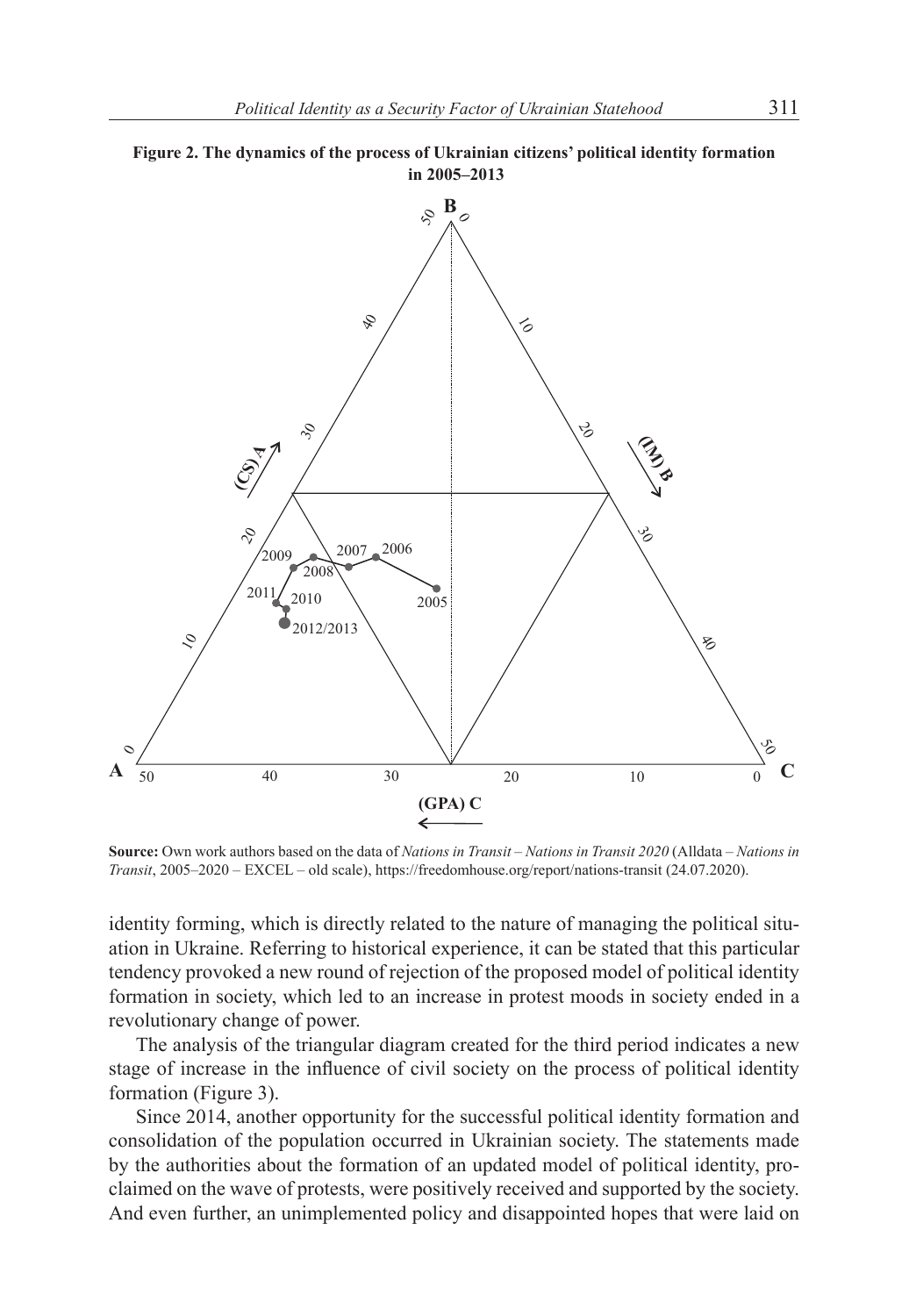



**Source:** Own work authors based on the data of *Nations in Transit – Nations in Transit 2020*, (Alldata – *Nations in Transit*, 2005–2020 – EXCEL – old scale), https://freedomhouse.org/report/nations-transit (24.07.2020).

Petro Poroshenko, President of Ukraine, in 2014 could not prevent the strengthening of the position of society, and, on the contrary, contributed to the consolidation and development of civil society and the political identity formation.

Thus, in the case of unhindered spread of unified rules of conduct and cohabitation, there is a perspective of embedding a controlled model of political identity approved by the society, which can contribute to maintaining the level of legitimacy of state institutions and prevent the emergence of crises of statehood. This forecast is substantiated by the results of the 2019 presidential elections, which have proved the ability of the Ukrainian population to resist manipulative technologies imposed by the pro-government elite, the desire to make decisions independently (even if it is a protest voting) and to prolong the intentions announced in 2014 to form and strengthen the renewed political identity, even after the change of power.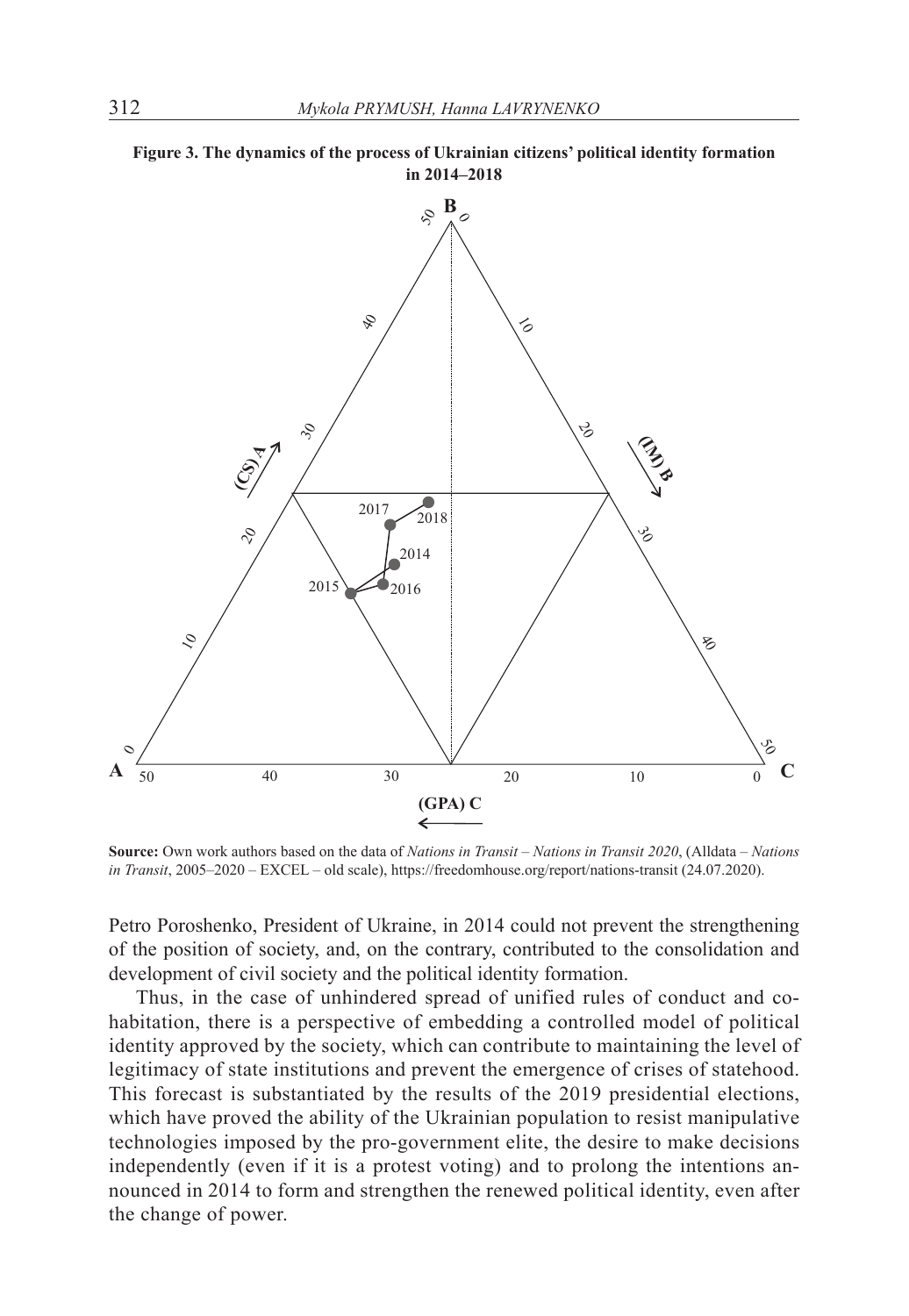\*\*\*

As a result of the study, the hypothesis has been tested. The substantiation of the hypothesis has revealed the following pattern: when the influence of civil society on the process of political identity formation strengthens, the controlled model of political identity previously approved by society will contribute to maintain the level of legitimacy of state institutions and prevent the emergence of crises of statehood, preceded by bursts of protests. In the case of an increase in the influence of the political elite and the media on the process of political identity formation, society's rejection of the controlled model of political identity proposed by the elite, which will be accompanied by an increase in protest moods in society, a growing crisis of the legitimacy of state institutions, which may ultimately become a threat to statehood, should be expected.

In addition, two main tendencies are clearly visible. The first lies in the fact that after the growth of protest moods, which are accompanied by mass actions and lead to a regime change, a "thaw" begins in the public mood and behavior. It is expressed through the form of a positive perception of models of the formation of political identity proposed by the political elite with their gradual integration into the process of socialization. This pattern demonstrates universalism in issues of the formation of political identity. This refers to the priority of involving civil society in the process of political identification and the need to coordinate models of political identity proposed by the political elite. In the case of ignoring this pattern, the threat of a crisis of statehood becomes inevitable.

The second pattern is manifested in the revealed tendentiousness of the influence of the media and political elites on the security level of Ukrainian statehood. In particular, this concerns ignoring the interests of civil society and the politically committed influence of these participants in the process of forming political identity, which contributes to the increasing a level of tension in society, rejecting the proposed model of political identification, emergence of new protests.

In conclusion, it is necessary to caution about the importance of compliance with the above recommendations in the process of forming the political identity. Excesses in the interests of political groups representing state power can lead to the loss of legitimacy to political institutions, the emergence of protest movements and the growing crisis of statehood. The most exposed to such scenarios are states that are at the stage of transformation. In particular, this also concerns Ukraine. According to the results of the analysis, the formation of the political identity is the important security factor of Ukrainian statehood, stability of development and consolidation of society. And, therefore, it should become a priority of state policy of Ukraine.

#### **REFERENCES**

*About the decision of the National Security and Defense Council of Ukraine on May 6, 2015 "On the National Security Strategy of Ukraine"*, https://zakon5.rada.gov.ua/laws/show/287/2015 (15.07.2020).

Abramowitz A. I., Saunders K. L. (2006), *Exploring the Basis of Partisanship in the American Electorate: Social Identity vs. Ideology*, "Political Research Quartely", Vol. 59, No. 2.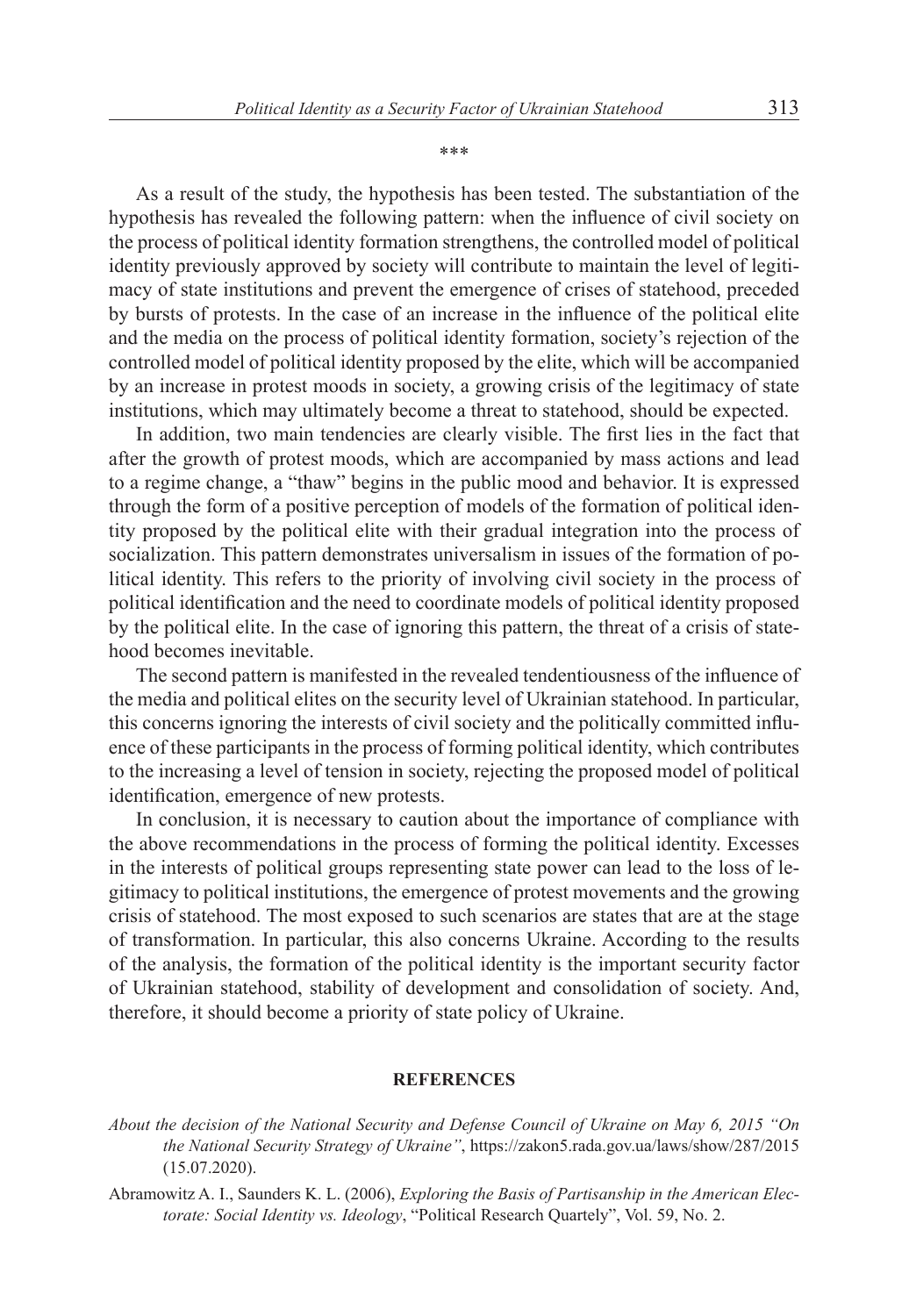- Ayvazyan G. A. (2010), *Political identity as an analytical tool of political science*, "Society and power", No. 3.
- Baudrillard J. (1983), *In the Shadow of the Silent Majority Or the End of the Social*, Semiotext(e), New York, NY.
- Ben-Bassat A., Dahan M. (2012), *Social Identity and Voting Behavior*, "Public Choice", Vol. 151.
- Blais A., Gidengil E., Nadeau R., Nevitte N. (2001), *Measuring Party Identification: Britain, Canada, and the United States*, "Political Behavior", Vol. 23, No. 1.
- Blumer H. (1962), *Society as symbolic interaction*, in: *Human Behavior and Social Processes*, (ed.) A. Rose, Houghton Mifflin Co, Boston.
- Deleuze G. (1992), *Postscript on the societies of control*, "October", Vol. 59.
- Devine C. J. (2011), *Ideological Social Identity: How Psychological Attachment to Ideological Groups Shapes Political Attitudes and Behaviors*, The Ohio State University, Columbus.
- Erikson E. H. (1968), *Identity: youth and crisis*, W.W. Norton, New York, NY.
- Fowler J. H, Kam C. D. (2007), *Beyond the Self: Social Identity. Altruism, and Political Participation*, "The Journal of Politics", Vol. 69, No. 3.
- Garry J. (2007), *Making «Party Identification» More Versatile: Operationalising the concept for the multiparty setting*, "Electoral Studies", Vol. 26, No. 2, DOI: 10.1016/j.electstud.2006.07.003.
- Hall S. (1996), *Introduction. Who Needs «Identity»?*, in: *Questions of cultural identity*, (eds.) S. Hall, P. Du Gay, Sage, London.
- Hogg M. A., Reid S. A. (2006), *Social Identity, Self-Categorization, and the Communication of Group Norms*, "Communication Theory", No. 16.
- Huddy L. (2013), *From group identity to political cohesion and commitment*, in: *The Oxford handbook of political psychology*, (eds.) L. Huddy, D. O. Sears, J. S. Levy, Oxford University Press.
- Inaç H., Ünal F. (2013), *The construction of national identity in modern times: Theoretical perspective*, "International journal of humanities and social science", Vol. 3, No. 11.
- Klar S. (2013), *The Influence of Competing Identity Primes on Political Preferences*, "The Journal of Politics", Vol. 75.
- Lapkin V. V., Pantin V. I. (2014), *The crisis of Ukrainian statehood: political and legal, value and geoeconomic aspects*, "Polis. Political Studies", No. 5, DOI: 10.17976/jpps/2014.05.00.
- McCrone D., McPherson G. (eds.) (2009), *National Days. Constructing and Mobilising National Identity*, Palgrave Macmillan, London.
- *Nations in Transit 2009*, (Alldata *Nations in Transit*, 2000–2009), http://web.archive.org/ web/20131208063353/http://www.freedomhouse.org/report/nations-transit/2009/ukraine (24.07.2020).
- *Nations in Transit 2020*, (Alldata *Nations in Transit*, 2005–2020 EXCEL old scale), https:// freedomhouse.org/report/nations-transit (24.07.2020).
- Nisnevich Yu. A. (2014), *World development indices*, (eds.) Yu. A. Nisnevich, O. T. Gasparyan, R. U. Kamalova, E. A. Kocheshkova, Higher School of Economics, Moscow.
- Semenenko I. S. (2015), *Evolutionary cycles and problems of forecasting political changes*, "Polis. Political Studies", No. 1, DOI: 10.17976/jpps/2015.01.15.
- Semenenko I. S., Lapkin V. V., Pantin V. I. (2010), *Identity in the system of coordinates of the world development*, "Polis. Political Studies", No. 3.
- Shershenev L. I. (1994), *Safety: state and public foundations*, "Safety", No. 4(20).
- Sobolewska M. (2005), *Ethnicity as a Political Clevage: Social Basis of Party Identity and Relevance of Political Attitudes*, "Working paper Series", No. 107.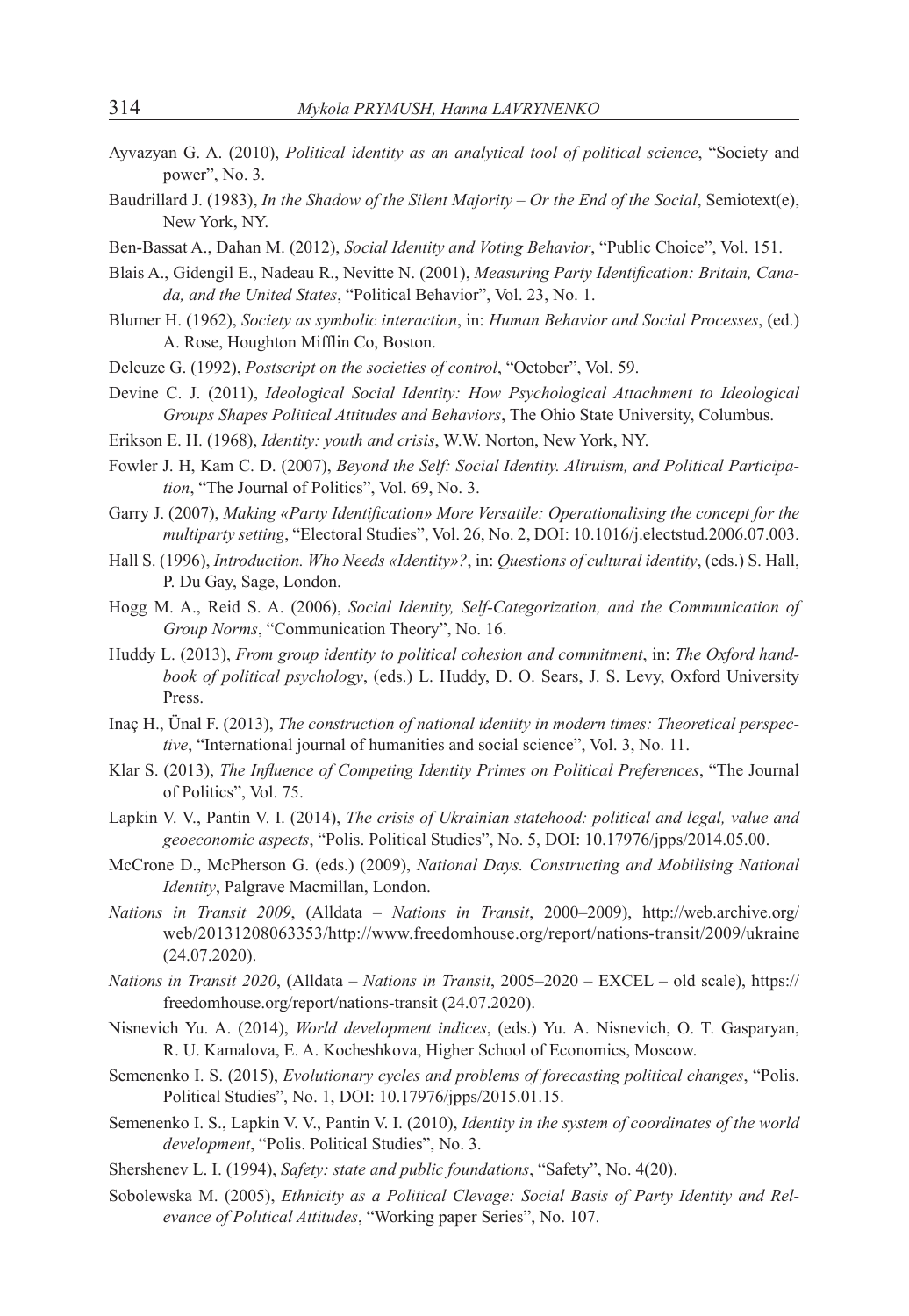Taylor C. (1985), *Philosophy and the Human Sciences*, Cambridge University Press. Wainer H. (1995), *Visual revelations*, "Chance", No. 8.

### **ABSTRACT**

In the article, the authors analyze the formation of the political identity of citizens of Ukraine as a security factor of Ukrainian statehood. It is noted that, in addition to political identity, there are many other identities, that are presented in the form of a matrix, the components of which continuously interact with, complement and influence each other. In terms of methodology, the process of forming political identity is considered from the standpoint of symbolic interactionism, where the emphasis is placed on political interaction. In addition, in order to objectively assess the effectiveness of the formation of political identity and potential negative consequences in the form of a crisis of statehood, the mechanism for transforming a situational identity into a basic political identity is considered from the standpoint of post-structuralism. The study identifies and formulates criteria for constructing this basic type of political identity, the prerequisites for their formation and correlation with the actual political situation in Ukraine. The multitude of approaches to the study of the formation of political identity is complemented by the consideration of various models of its construction. Fragmental, elite and organic models are considered. Particular attention is paid to the leading role of the state in the process of forming political identity, where the key participants are political elites, the media and civil society. To determine how the perception of the degree of influence of each participant affects the process of political identity formation by the population of Ukraine at different periods of time, with its intermittent outbursts of social activity, the method of factor analysis is used. On the basis of the results of the analysis of the constructed triangular diagrams, two patterns are extracted. According to one, an increase in positive perception and integration into the process of socialization of models of the political identity formation proposed by the political elite is observed in society after each surge in mass protests that leads to a regime change. The other pattern is manifested in the revealed tendentiousness of the influence of the media and political elites on the security level of Ukrainian statehood and the growth of tension in society.

**Key words:** political identity, crisis of statehood, security, civil society, universalism

## **TOŻSAMOŚĆ POLITYCZNA JAKO CZYNNIK BEZPIECZEŃSTWA PAŃSTWOWOŚCI UKRAIŃSKIEJ**

### **STRESZCZENIE**

W artykule autorzy analizują kształtowanie się tożsamości politycznej obywateli Ukrainy będącej czynnikiem bezpieczeństwa państwowości ukraińskiej. Podkreślono, że oprócz tożsamości politycznej istnieje wiele innych tożsamości przedstawionych tutaj w postaci matrycy, której składniki nieustannie oddziałują ze sobą, uzupełniają się i wpływają na siebie nawzajem. W ujęciu metodologicznym proces kształtowania się tożsamości politycznej rozpatruje się z punktu widzenia interakcjonizmu symbolicznego, w którym nacisk kładzie się na interakcję polityczną. Dodatkowo, aby obiektywnie ocenić skuteczność kształtowania się tożsamości politycznej i potencjalne negatywne konsekwencje w postaci kryzysu państwowości, mechanizm przekształcania tożsamości sytuacyjnej w podstawową tożsamość polityczną rozpatrywany jest z punktu widzenia poststrukturalizmu. Opracowanie identyfikuje i formułuje kryteria konstru-